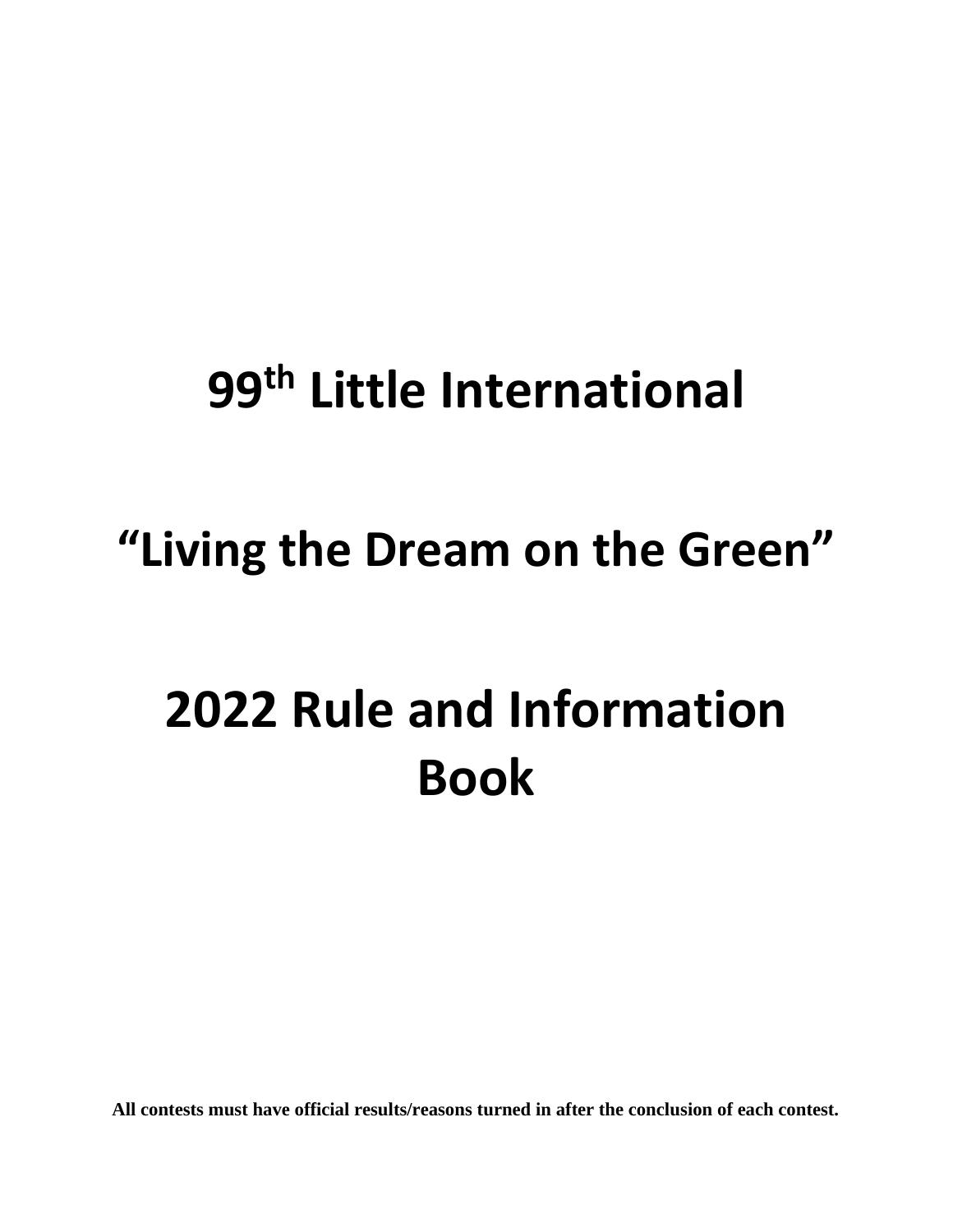# **2022 Judging Contests:**

| Coordinator Karmen Sperr         | 320-287-0003 | karmen.sperr@jacks.sdstate.edu    |
|----------------------------------|--------------|-----------------------------------|
| Asst. Coordinator Hannah Berg    | 507-215-3587 | hannah.berg@jacks.sdstate.edu     |
| Asst. CoordinatorHannah Wichmann | 218-398-5125 | hannah.wichmann@jacks.sdstate.edu |

**Awards**: Champion and Reserve Champion awards will be given in each judging contest. For the point system towards high point person, please see page 19. Anyone is eligible to compete in all contests with exceptions to specific divisions in which the top award has been previously won by that individual and anyone who has won the Grand Champion Showmanship Round Robin Award. Under no circumstances may there be any communication among participants (this includes cell phones and pagers). During contests, participants may not talk or sit/stand next to participants from their same chapter or county, relatives, or anyone that they know. No warnings will be given for talking or looking at other's scantrons. The first violation will result in removal from the contest. For participants needing physical or additional accommodations, notice must be given to the judging coordinator or contest superintendent prior to the contest. There will be no team scores in any contest, only individual scores will be tabulated.

# **Agronomy Judging Contest:**

l

|                                                                      |  |  | 701-425-1649 aubrey.weishar@jacks.sdstate.edu  |  |
|----------------------------------------------------------------------|--|--|------------------------------------------------|--|
| Assistant SuperintendentJack Farquhar                                |  |  | $712-261-1855$ jack.farquhar@jacks.sdstate.edu |  |
| Contest Location: Raven Precision Agricultural Center Room 183 & 298 |  |  |                                                |  |

l

l

It will consist of the following groups: grain seed and weed seed judging, weed plants, forage seeds and forage plants. Seed quality judging will consist of four crop classes, with each containing four samples to be placed according to seed quality. The four classes will be chosen from the following possible categories: Hard Red Spring Wheat, Hard Red Wheat, Durum Wheat, Barley, Flax, Rye, Alfalfa, Sweet Clover, Grain Sorghum (Milo) and Soybeans. There will be a 50-question agronomy knowledge exam as well. This contest will count towards the High Point Club Award.

# **Ag Product Sales:**

| SuperintendentLucas Tesch            | 612-749-9105 | lucas.tesch@jacks.sdstate.edu  |
|--------------------------------------|--------------|--------------------------------|
| Assistant SuperintendentLeah Dipippo | 605-999-6648 | leah.dipippo@jacks.sdstate.edu |
|                                      |              |                                |

Contest Location: Raven Precision Agricultural Center Room 228

The sales campaign should not exceed 15 minutes and can be limited at the panel's discretion. This year's product will be animal feed and will be announced by March 6th by the contest staff and will be announced on the Little International website, Facebook page, and in the February meeting. The product description and price will be included when the product is announced. Points will be used in overall freshman and upperclassmen. Each participant is expected to provide 4 copies of a sales sheet detailing features, pricing, and competitors.

#### **Contest Configuration:**

- 1) Brochure
	- a) Contestants will make a brochure of the agricultural product and will be graded on certain factors expressed in the score sheet.
- 2) Presentation- Individual Sale
	- a) Contestants will attempt to sell the product to a singular client while they are graded by a panel of judges.
	- b) 15 minutes max

#### **Points will be distributed by the following:** Product Brochure: 25 Points

Presentation: 65 Points Product Knowledge: 10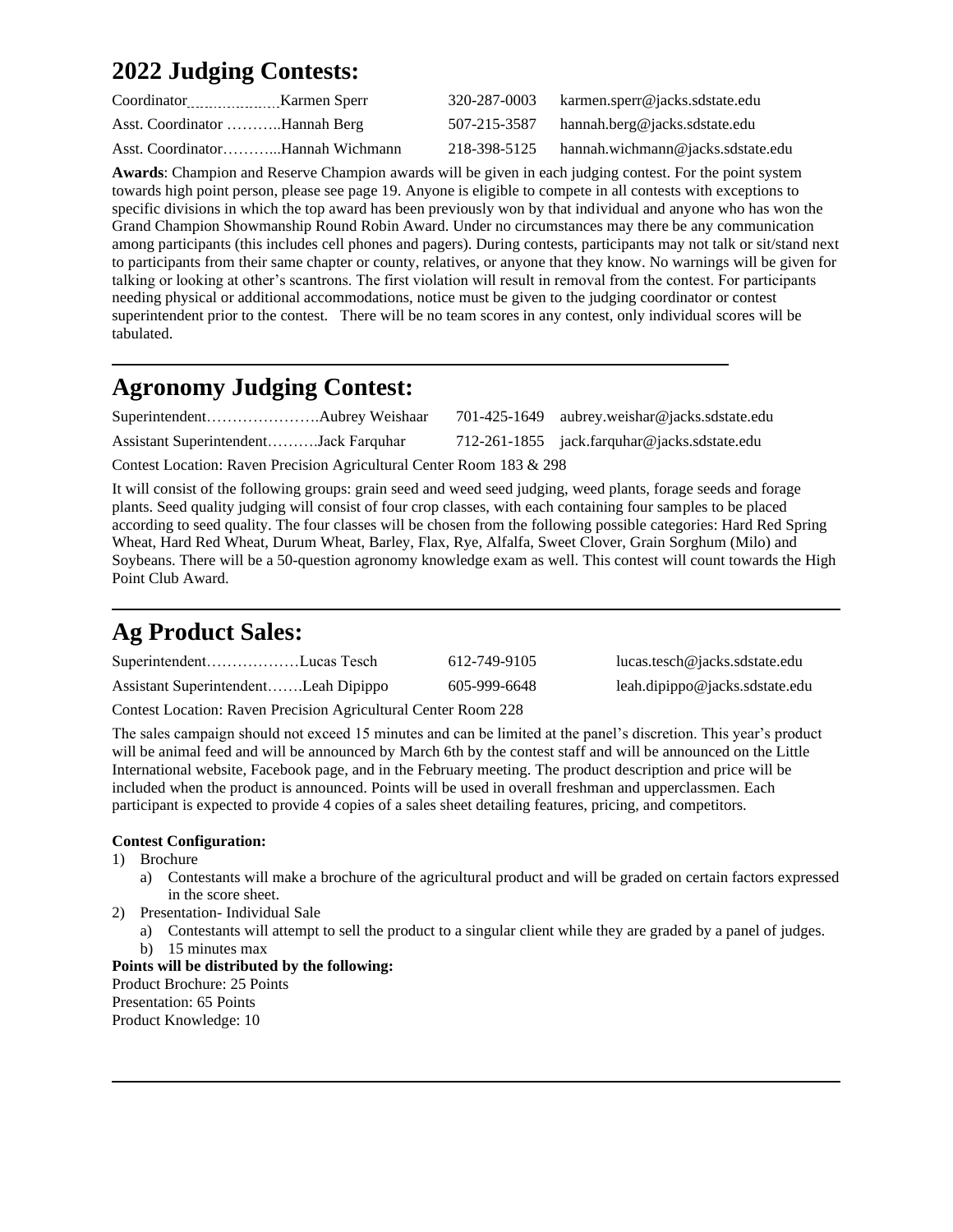# **Dairy Products:**

| Superintendent Madison Dahna            | 507-822-2709 | madison.dahna@jacks.sdstate.edu  |
|-----------------------------------------|--------------|----------------------------------|
| Assistant Superintendent Kendra Ericson | 712-490-5707 | kendra.ericson@jacks.sdstate.edu |

Dairy Products will be a team event consisting of three members participating in-person to manufacture their own flavors of ice cream. Teams will use white ice cream mix provided by the Davis Dairy Plant and must provide their own flavorings and additional ingredients. All inclusions MUST be purchased and be in a sealed, unopened container. Practice runs will not be allowed. All ice cream produced must pass the Davis Dairy Plant's Positive Release Program (PRP) requirements to be eligible to compete. Failure to meet the requirements of the PRP will result in disqualification from the contest. All team members must sign and be in compliance with Good Manufacturing Practices (GMP) and wear proper protective clothing. Judging will be conducted on March 30<sup>th</sup>, 2022 and will be divided evenly amongst three individuals who will evaluate the ice cream. The remaining ice cream will be auctioned off on the Saturday night of Little I and results will be announced. The *only* production day will be on March 25<sup>th</sup>, 2022 from 9am -5pm. Team will be allowed 30-45 mins to fully create and produce their ice cream. Teams interested in competing must watch their student email address for sign up links to schedule a time for production. This contest will count towards the High Point Club Award.

# **Dairy Cattle Judging:**

| SuperintendentJohannah Nielsen       | 507-829-9960 | johannah.nielsen@jacks.sdstate.edu |
|--------------------------------------|--------------|------------------------------------|
| Assistant SuperintendentDylan Frey   | 605-715-8226 | dylan.frey@jacks.sdstate.edu       |
| Assistant SuperintendentTaylor Jerde | 507-403-1680 | taylor.jerde@jacks.sdstate.edu     |
|                                      |              |                                    |

l

Contest Location: Animal Science Arena

The Dairy Cattle Judging contest will consist of four placing classes, two sets of check reason questions, one pedigree class, and one sire selection class with 12 minutes allowed per class. The four placing classes will consist of four animals, either dairy heifers or cows, and should be placed based on type characteristics. The two sets of check reasons will be given in between any of the four placing classes. Contestants will be given the necessary information for the pedigree and sire selection classes. The pedigree class will consist of four dairy heifers or cows, and should be placed based on a given scenario. The sire selection class will consist of four potential dairy sires that are being considered for mating with one cow based on a given scenario. Please be seated by 11:00 am for contest rules and regulations. Each contestant will work individually on all parts of the contest. No discussion of any kind between contestants nor use of electronics is allowed for the duration of the contest. All contestants must remain in the arena seating areas until the last class has exited the ring. Once the contestants have finished marking their cards and the last class has exited the arena, all contestants must hand in their cards. Failure to abide by the rules will result in your card being pulled and immediate disqualification.

### **Farm Business Management**

| Superintendent Kendrick Bickett | 507-360-4272 | kendrick.bickett@jacks.sdstate.edu |
|---------------------------------|--------------|------------------------------------|
| Assistant Gage Gullickson       | 605-651-3867 | gage.gullickson@jacks.sdstate.edu  |

Contest Location: Berg Ag Hall 100A

There will be 100 multiple choice questions ranging from economic principles, marketing decisions, financial analysis and problem solving. The  $1<sup>st</sup> 50$  questions will be based around definitions and fill in the blank options. The last 50 questions will be problem solving orientated, including farm data sheets to draw information from. Each question will be worth 2 points resulting in a total of 200 points available. 2 hours will be allotted to complete the test.

l

### **Floriculture:**

l

Superintendent…………………. Megan Linke 605-770-7304 megan.linke@sdstate.jacks.edu Assistant……………………… ..Regan Jacoby 507-587-8061 regan.jacoby@jacks.sdstate.edu Contestant Location: Ag Engineering 208 The Floriculture contest will include: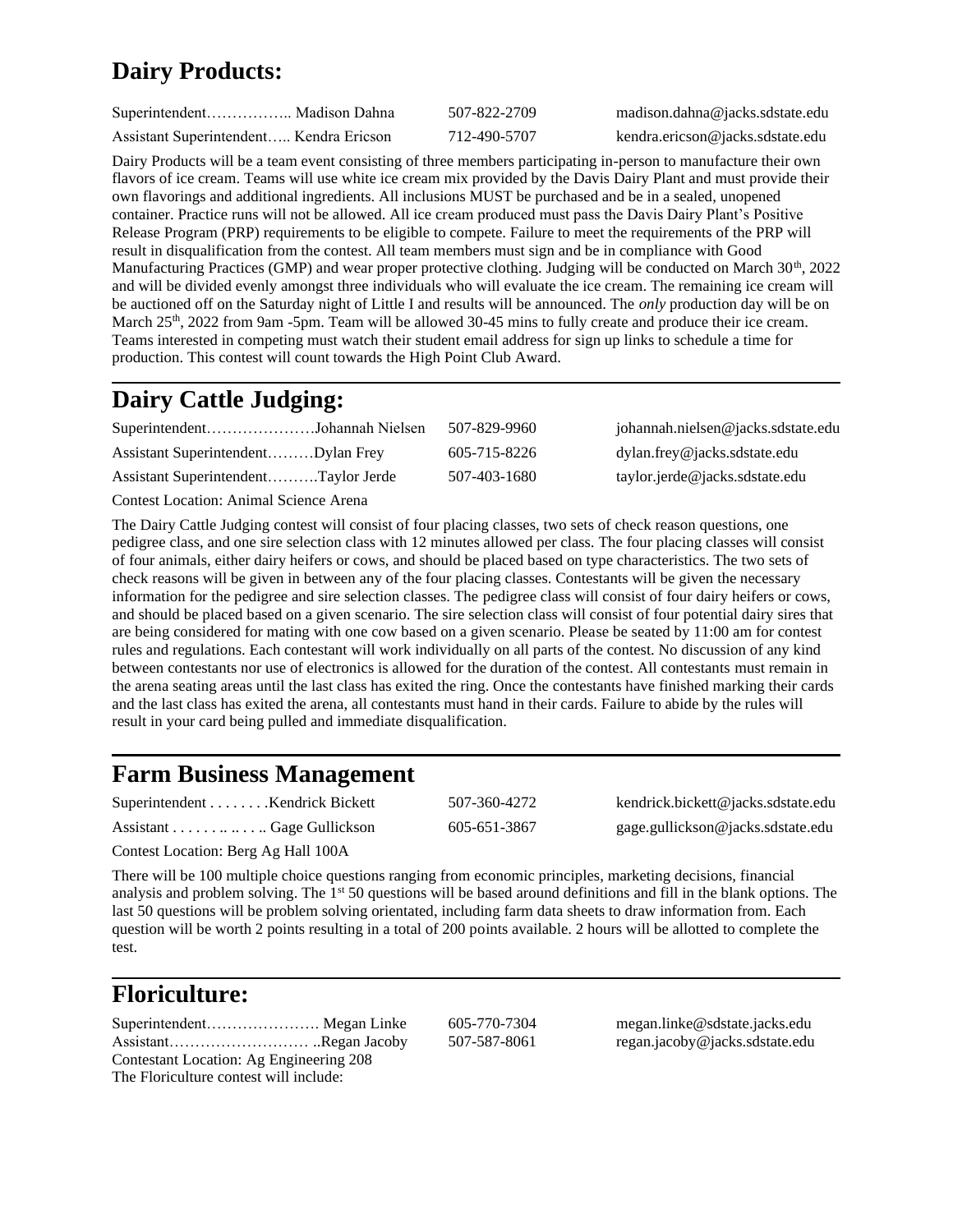Knowledge Test – 50 questions, Multiple Choice Floral ID  $-50$  questions In place of a physical arrangement, contestants will work through an Arrangement Practicum, which will include calculating a final cost of arrangement based on a pricing sheet provided at the contest.

### **General Livestock Judging:**

| SuperintendentJosephine Jenson                  | 651-764-0193 | Josephine.Jenson@jacks.sdstate.edu   |
|-------------------------------------------------|--------------|--------------------------------------|
| Assistant SuperintendentJenna Smith             | 320-368-0894 | jenna.smith96@jacks.sdstate.edu      |
| Assistant SuperintendentSamantha Richert        | 507-220-0971 | samantha.richert@jacks.sdstate.edu   |
| Assistant SuperintendentMitchell VanderWal      | 605-887-7777 | mitchell.vanderwal@jacks.sdstate.edu |
| $\alpha$ . I . $\alpha$ . $\alpha$ . $\alpha$ . |              |                                      |

Contest Location: Swiftel Event Center

#### **Event Rules**

l

- Contestants will compete individually. NO team scores will be recorded.
- There will be a zero-tolerance policy for cheating; there is to be no talking among participants, looking at other participants scantrons/notes, or use of cell phones and/or other technological devices. If participants are seen doing these things, their scantrons will be pulled immediately and they will be disqualified.

#### **Event Format**

The livestock judging contest shall consist of three parts as outlined below:

#### Placing Classes – 300 points

There will be a total of six placing classes consisting of four animals each, to be placed first, second, third, and fourth. Ten to thirteen minutes will be given per class for participants to make their evaluations. Placing classes will be beef, sheep, swine, and/or meat goats.

Questions – 150 points

There will be three questions classes, one for each species.

Written Exam – 25 points

There will be one written exam, taken individually by participants, consisting of 25 questions related to the livestock industry.

#### **Scoring**

|                                         | <b>Points Possible</b> |
|-----------------------------------------|------------------------|
| 6 Placing Classes X 50 points per class | 300 points             |
| 3 Sets of Questions X 50 points per set | 150 points             |
| Written Exam X 25 points                | 25 points              |
| <b>Total Possible Individual Score</b>  | 475 points             |

#### **Tiebreakers**

.

In the case of a team tie, the order to break the tie will be:

- 1. Total Team Questions Score
- 2. Total Team Placing Score
- 3. Decision at the discretion of the Executive Committee

In the case of an individual tie, the order to break the tie will be:

- 1. Individual Questions Score
- 2. Individual Placing Score
- 3. Decision at the discretion of the Executive Committee

l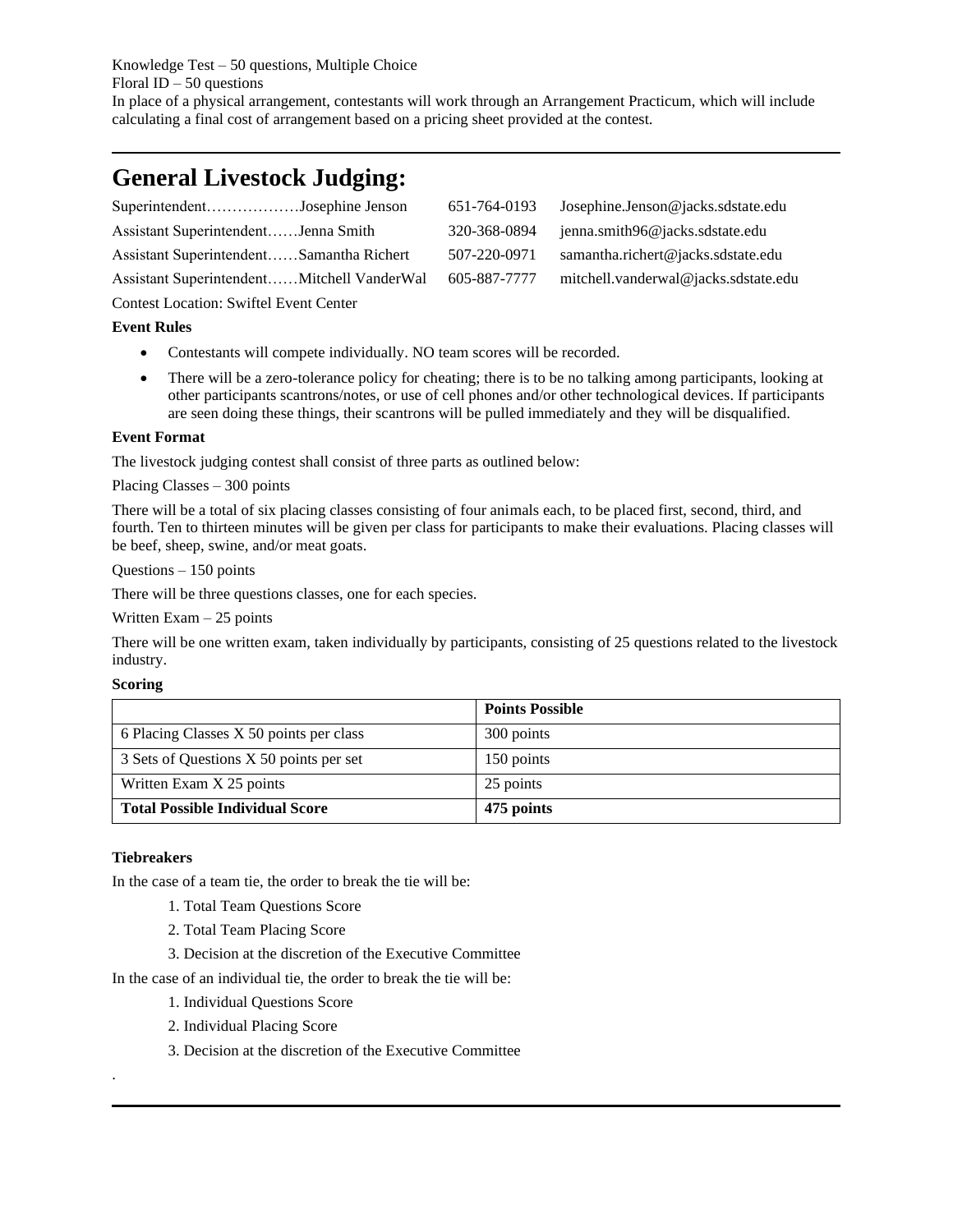# **Horse Judging**

| SuperintendentCheyenne Hulstein       | 507-215-3528 | cheyenne.hulstein@jacks.sdstate.edu |
|---------------------------------------|--------------|-------------------------------------|
| Assistant Superintendent Grace Kock   | 605-214-6477 | grace.kock@jacks.sdstate.edu        |
| Assistant SuperintendentKyerra Carter | 320-424-3220 | kyerra.carter@jacks.sdstate.edu     |

Contest Location: SDSU Equestrian Center

The Horse Judging Contest will consist of three placing classes, two sets of questions, and a 25 question/50 point multiple choice exam.

Contestants should be prepared to judge any and all categories of horses.

Rules during the contest include:

- No use of cell phones and/or smart watches
- No standing or sitting next to anybody in your chapter
- No talking to each other during the contest

If these rules are not followed scantrons will be pulled. Contestants will be given 30 minutes to complete the exam. At the completion of the exams every contestant's answers will get highlighted on the scantrons. Following the exam they will judge 3 classes consisting of 4 horses in each class. Classes will be brought in one at a time, after questions and placings are made scantrons will be highlighted between each class. After the last class leaves the arena, scantrons will be highlighted and collected. This contest will count towards the High Point Club Award.

# **Machinery Sales:**

l

|                                                                   | 712-541-3557 | kaleb.koerselman@jacks.sdstate.edu |
|-------------------------------------------------------------------|--------------|------------------------------------|
| Assistant SuperintendentRosalyn Madsen                            | 507-430-6412 | rosalyn.madsen@jacks.sdstate.edu   |
| <b>Contest Location: Raven Precision Agricultural Center Shop</b> |              |                                    |

l

The machinery division is split in three divisions: 1) Large tractor, 2) Skid loader class, and 3) Farm vehicle sales. All three divisions involve the contestant assuming the position of the machinery dealer, meaning they must execute good salesmanship skills, and knowledge of the machinery and some of the basic principles of its operation. The machinery will be provided by local equipment dealers.

# **Meats Judging:**

| SuperintendentJadee Matheis           | 605-505-0590 | jadee.mattheis@jacks.sdstate.edu |
|---------------------------------------|--------------|----------------------------------|
| Assistant SuperintendentJasmine Witty | 507-779-5529 | jasmine.witty@jacks.sdstate.edu  |
| Assistant SuperintendentRyeleigh Laib | 701-737-9485 | ryeleigh.laib@jacks.sdstate.edu  |

Contest Location: SDSU Animal Science Meat Laboratories

The meat judging contest will consist of 4-6 classes. 20 retail cuts to identify, and 2 sets of questions. There will be no talking or cell phones allowed during the contest. The first violation will result in disqualification from the contest.

Tiebreakers shall consist of the following:

First tiebreaker- Questions score

Second tiebreaker- Retail I.D. score

# **Meat Products:**

l

|                                          | 605-321-7415 | elizabeth.steever@jacks.sdstate.edu |
|------------------------------------------|--------------|-------------------------------------|
| Assistant SuperintendentAubrina Melville | 541-398-8252 | aubrina.melville@jacks.sdstate.edu  |

The Meat Products contest will be a team event representing a student club. Teams consisting of three members maximum from their respective organization will be allowed. Each team will be provided three pounds of ground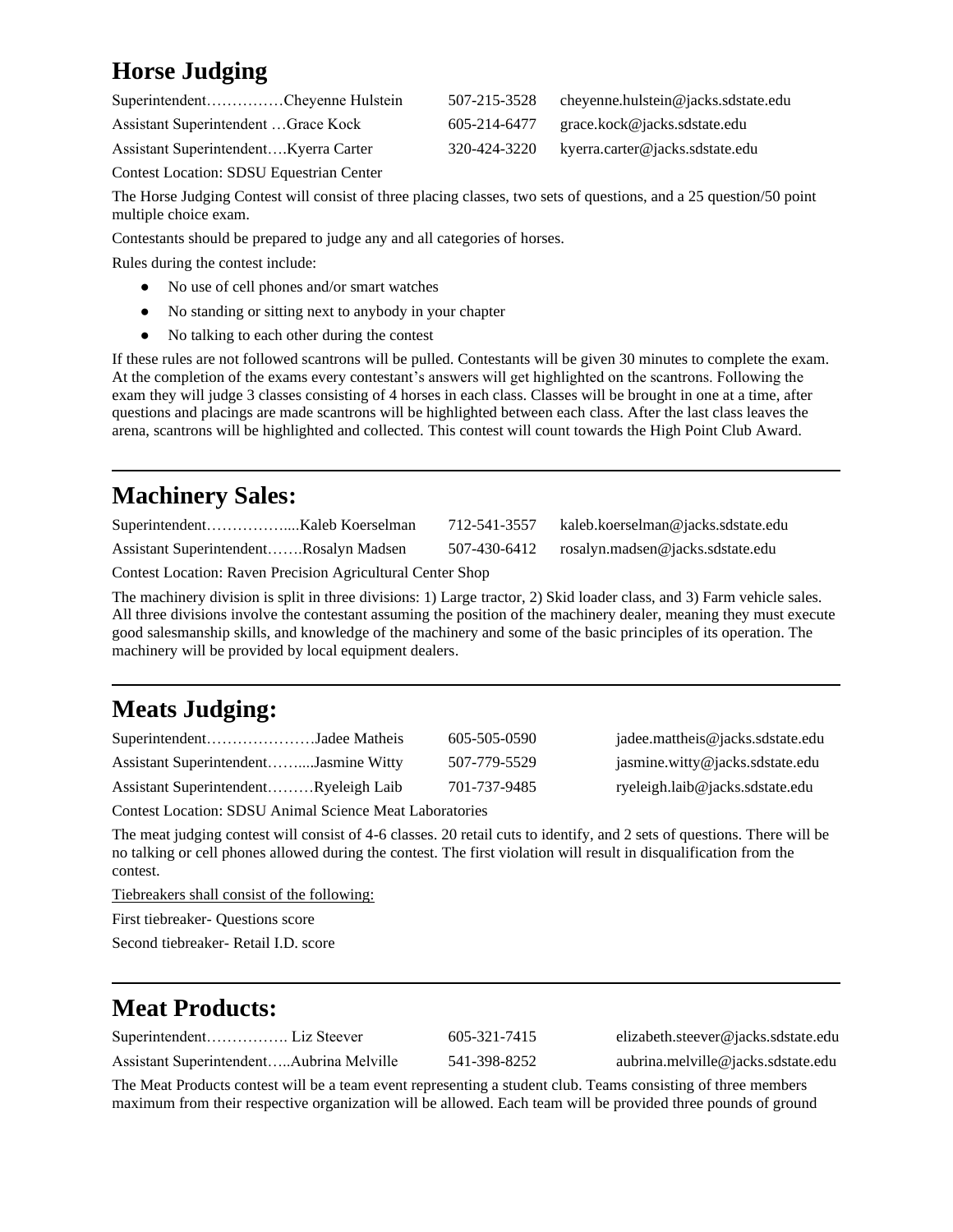beef, 4 plain white hamburger buns, and various spices from the SDSU Meat Lab. Teams can utilize one pound of the meat provided to practice with on the day of the contest. Teams cannot use their own meat, only meat from the SDSU Meat Lab. All extra ingredients, buns, or condiments will need to be supplied by your team. Along with the final burger presentation, a name, description, and recipe of your burger also needs to be included. Two assembled burgers will need to be provided for judging and tasting. A panel of four judges will judge the burgers. Teams will compete in the Burger Battle on Wednesday, March 30th from 1-3pm. Judging will take place right at 3pm, so please plan your cooking times accordingly. Teams will be disqualified if the preparation is not completed between 1-3pm on the day of the contest. If you are interested in competing this year, please send an email to Liz Steever (elizabeth.steever@jacks.sdstate.edu) with the subject "Little I Meat Products Contest". Please include what organization you are representing and the names of your two other team members. Teams will need to enter the competition by email on Wednesday, March 23<sup>rd</sup> at the latest. This contest will count towards the High Point Club Award.

### **Milk Quality and Products:**

l

l

l

| SuperintendentCourtney Sellner                                                                                 | 507-766-4016 | courtney.sellner@jacks.sdstate.edu |  |  |
|----------------------------------------------------------------------------------------------------------------|--------------|------------------------------------|--|--|
| Assistant SuperintendentNicole Baumann                                                                         | 952-607-0609 | nicole.baumann@jacks.sdstate.edu   |  |  |
| Contest Location: Alfred Dairy Science Hall Room 122 & 116                                                     |              |                                    |  |  |
| The format for the Little International Milk Quality and Products Career Development Event will be as follows: |              |                                    |  |  |
| Milk Flavor Identification and Evaluation $-10$ samples $-$ positively scored to a total of 110 points         |              |                                    |  |  |
| Fat Content Identification – five samples – 15 points                                                          |              |                                    |  |  |
| California Mastitis Test – not being conducted                                                                 |              |                                    |  |  |
| Cheese Identification $-5$ samples, with classification matrix $-50$ points                                    |              |                                    |  |  |
| Written Test – two-part exam – 60 questions total – 120 points                                                 |              |                                    |  |  |
| Tiebreakers shall consist of the following:                                                                    |              |                                    |  |  |
| First tiebreaker $-$ sum of milk flavor scoring                                                                |              |                                    |  |  |
| Second tiebreaker – written exam                                                                               |              |                                    |  |  |
| Third tiebreaker – cheese ID and Matrix                                                                        |              |                                    |  |  |
| This contest will count towards the High Point Club Award.                                                     |              |                                    |  |  |

# **Natural Resources Contest:**

| SuperintendentCatherine Bechen          | 605-999 |
|-----------------------------------------|---------|
| Assistant SuperintendentHunter Haberman | 605-760 |

 $S-1377$  catherine.bechen @jacks.sdstate.edu Assistant Assistant Superintendents hunter.haberman@jacks.sdstate.edu

Contest Location: McFadden Biostress Room 179 & 181

The Natural Resource competition consists of a multiple-choice test, a problem-solving activity, and identification of specimens from six different groups. Students are given one hour to complete 50 multiple-choice questions worth 4 points each. The problem-solving activity includes 10 multiple choice questions worth 10 points each and students are given 30 minutes to complete the activity. The identification portion includes insects, waterfowl and upland game birds, other birds, mammals, fish, hardwood trees and shrubs, and softwood trees and shrubs. Students will be given 72 minutes to identify 8 specimens from each of the six categories worth 12 points each. All birds in the "other birds" category will be male. All specimens are relative to South Dakota. In case of an individual tie, the break will be individual written test score, and then individual identification score.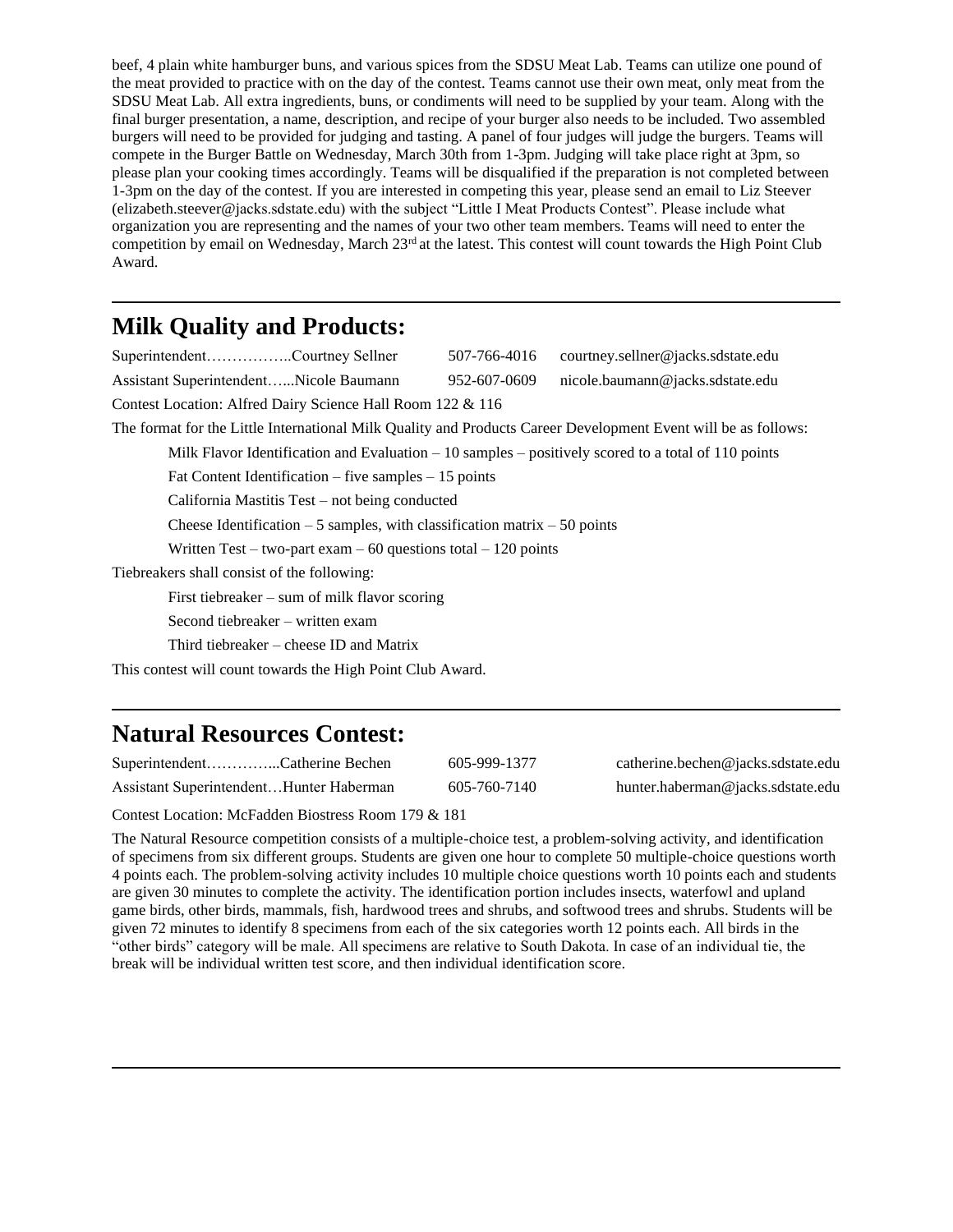# **Nursey and Landscape:**

| SuperintendentDustin Kohn | 712-229-2768 | $d$ ustin.kohn@jacks.sdstate.edu |
|---------------------------|--------------|----------------------------------|
|                           | 402-641-9166 | logan.helgoth@jacks.sdstate.edu  |

Contest Location: Horticulture & Forestry Building Room 107 & Greenhouse

The Nursery and Landscape Contest will consist of four (4) phases: identification of plant materials, identification of equipment and supplies, a practicum, and a general knowledge examination.

Identification of Plant Materials – 125 points

Twenty-five (25) specimens will be displayed for participants to identify by their common names and Latin names. Each specimen will be designated by a number. The appropriate number should be written in the space adjacent to the specimen's name on the identification form. Five (5) points will be given for each specimen that is correctly identified. Each participant will be allowed thirty (30) minutes to complete this phase. No specimen may be touched or handled in any way.

Identification of Equipment and Supplies – 125 points

Participants will identify twenty-five (25) items selected from the provided list. Items may be presented as an intact specimen, photograph, or representative line drawing. The appropriate number should be written in the space adjacent to the specimen's name on the identification form. Five (5) points will be given for each specimen that is correctly identified. Each participant will be allowed thirty (30) minutes to complete this phase.

Practicum – 200 points.

The participant will be furnished with a landscape drawing and twenty (20) multiple-choice questions about the landscape drawing, such as: determine the cost of fencing cost of patio or number of yards of sod required. Each answer has a value of ten (10) points. The participant should furnish a ruler and a battery-operated calculator (if desired). Forty (40) minutes will be allowed for this phase of the CDE.

General Knowledge Examination – 300 points

Fifty (50) objective multiple-choice questions will be selected from the areas listed below. Each participant will be allowed forty (40) minutes to complete this phase. Each answer has a value of six (6) points.

This contest will count towards the High Point Club Award.

# **Poultry Judging:**

l

l

| SuperintendentCindy Pohlen |  | $712-230-1666$ cindy.pohlen@jacks.sdstate.edu                                               |
|----------------------------|--|---------------------------------------------------------------------------------------------|
|                            |  | Assistant SuperintendentAubrey Van Briesen 712-470-4398 aubrey.vanbriesen@jacks.sdstate.edu |

Contest Location: SDSU Animal Science Meats Laboratories

It will include categories of:

- Class of live laying hens
- Carcass placing class
- Carcass grading
- Interior Egg Grading
- Carcass Parts ID
- Processed Products Defects
- Knowledge Exam
	- o 30 questions Multiple Choice

# **Range Plant ID**

Superintendent . . . . . . . . . . . . . Miguel Mena (712) 571-0524 miguel.mena@jacks.sdstate.edu Assistant Superintendent. . . . . Frank Huber (605) 840-2723 frank.huber@jacks.sdstate.edu

Contest Location: Raven Precision Agriculture Center Room 176

I. The Range Plant Identification Contest will consist of fifty (50) plant mounts/specimens.

II. There may be more than one mount of an individual species in the Contest.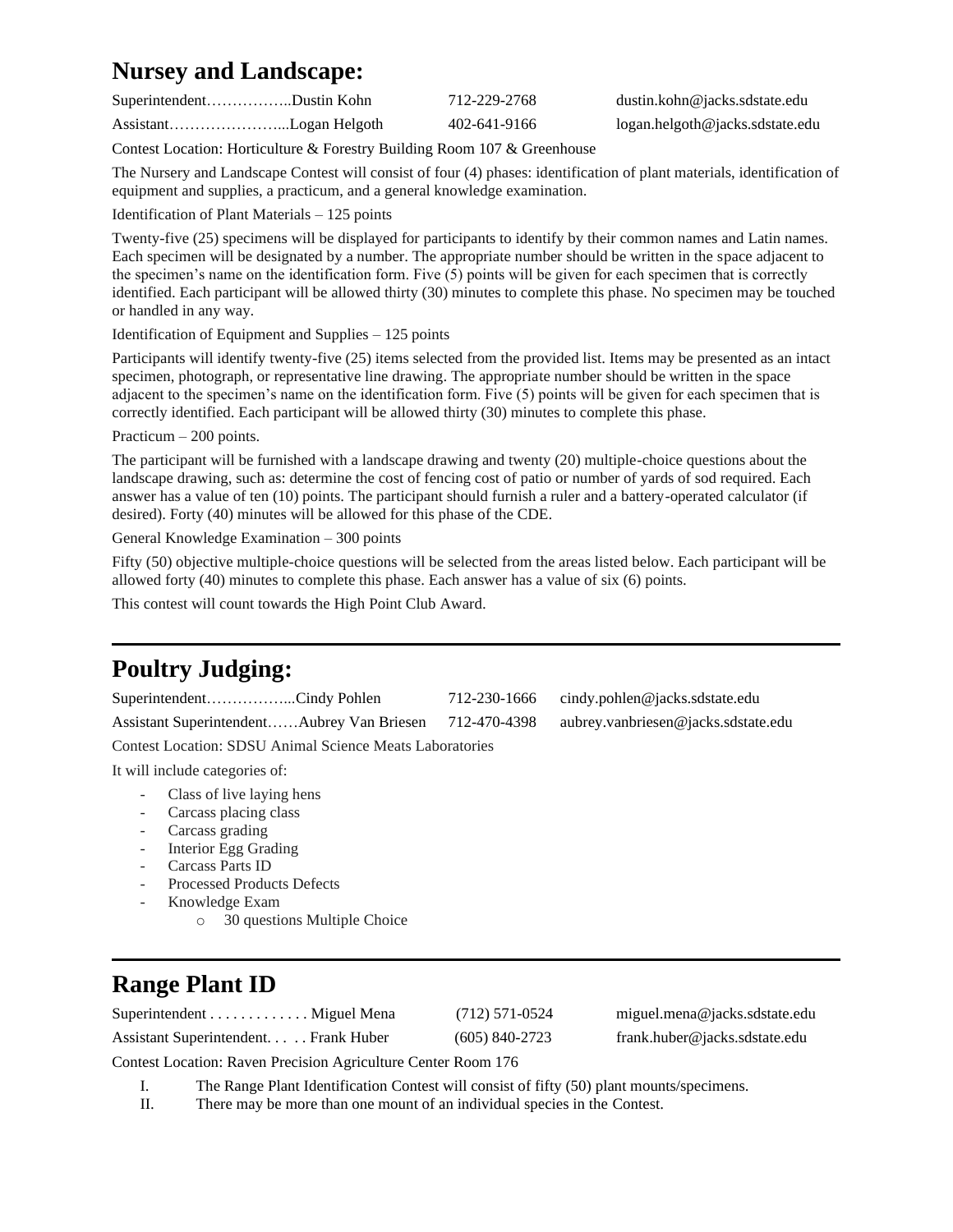- III. All plants used in this Contest are from the Master Plant List.
- IV. Participants will have one minute per plant for a total of fifty (50) minutes for the plants.
- V. Five (5) minutes at the end of the Contest will be allowed for students to make changes to their scorecards. Total time given will be fifty-five (55) minutes.
- VI. Participants can move through the Contest faster than this if they prefer.
- VII. Participants can have no other supplementary information or teacher/advisor/guide helping them throughout their competition.
- VIII. Scoring is as follows:
	- 1. For each plant contestants will need to know:
		- i. Common Name  $=$  4 points
		- ii. Life Span = 1 point
		- iii. Season of growth  $= 1$  point
		- iv. Origin = 1 point (invader would count as all or nothing with native or introduced)
		- v. Grouse Food  $= 1$  point
		- vi. Grouse Cover  $= 1$  point
		- vii. Beef Food  $= 1$  point
	- 2. Therefore, the maximum total per plant is ten (10) points.
	- 3. If the common name is incorrect, no points can be earned on their characteristics. A score of zero would result for that plant.
- IX. Failure to adhere to any of the rules listed above will result in disqualification.

### **Seed and Forage Crop Show:**

l

l

|                                       |  | $701-425-1649$ aubrey.weishar@jacks.sdstate.edu |
|---------------------------------------|--|-------------------------------------------------|
| Assistant SuperintendentJack Farquhar |  | 712-261-1855 jack.farquhar@jacks.sdstate.edu    |

#### Contest Location: Raven Precision Agriculture Center Room 183

The Seed and Forage Crop Show allows individuals to bring crop seeds and forages to be judged. Judges will evaluate the characteristics and quality of the samples and place them accordingly.

- 1. All entries must be prepared for the show by the individual entering the samples. However, samples do not need to be grown by the contestant.
- 2. All entries must have been grown in the previous year.
- 3. Each individual is allowed only one entry in each class. For example, a contestant may enter a sample of yellow oats and a sample of white oats, but not two samples of yellow oats.
- 4. Make sure all samples are the correct quantity. See the below class requirements. Soybeans, seed corn, wheat, oats, barley, and rye samples must have the variety name or number identified.
- 5. Samples of insufficient quantities or unlabeled samples will be disqualified.
- 6. All exhibits must conform to the amount specified. Smaller exhibits will be displayed but will not be eligible for awards or class extra credit.
- 7. All hay samples must be machine baled. All hay samples from big round bales or square bales should be in a 30-gallon trash bag full will be enough.
- 8. Silage samples should be representative (2-3) quarts and fresh from the silo. Place samples in a plastic zipper bag or similar transparent container. Keep samples cold or frozen until entry date.
- 9. Samples will be placed by several judges from the SDSU's Plant Science Department.
- 10. If only one sample is present, they may not be rewarded first place depending on the quality of the sample.

**Scoring -** 1<sup>st</sup> place – rewarded 3 points,  $2^{nd}$  place – rewarded 2 points,  $3^{rd}$  place – rewarded 1 point; There are 8 categories for an opportunity for 6 points per category for a total of 48 points.

### **Veterinary Science Contest:**

|                                              | 605-840-2238 | madison.thieman@jacks.sdstate.edu |
|----------------------------------------------|--------------|-----------------------------------|
| <b>Assistant SuperintendentGrace Phinney</b> | 605-933-2877 | grace.phinney@jacks.sdstate.edu   |
| Contest Location: SDSU Animal Science Arena  |              |                                   |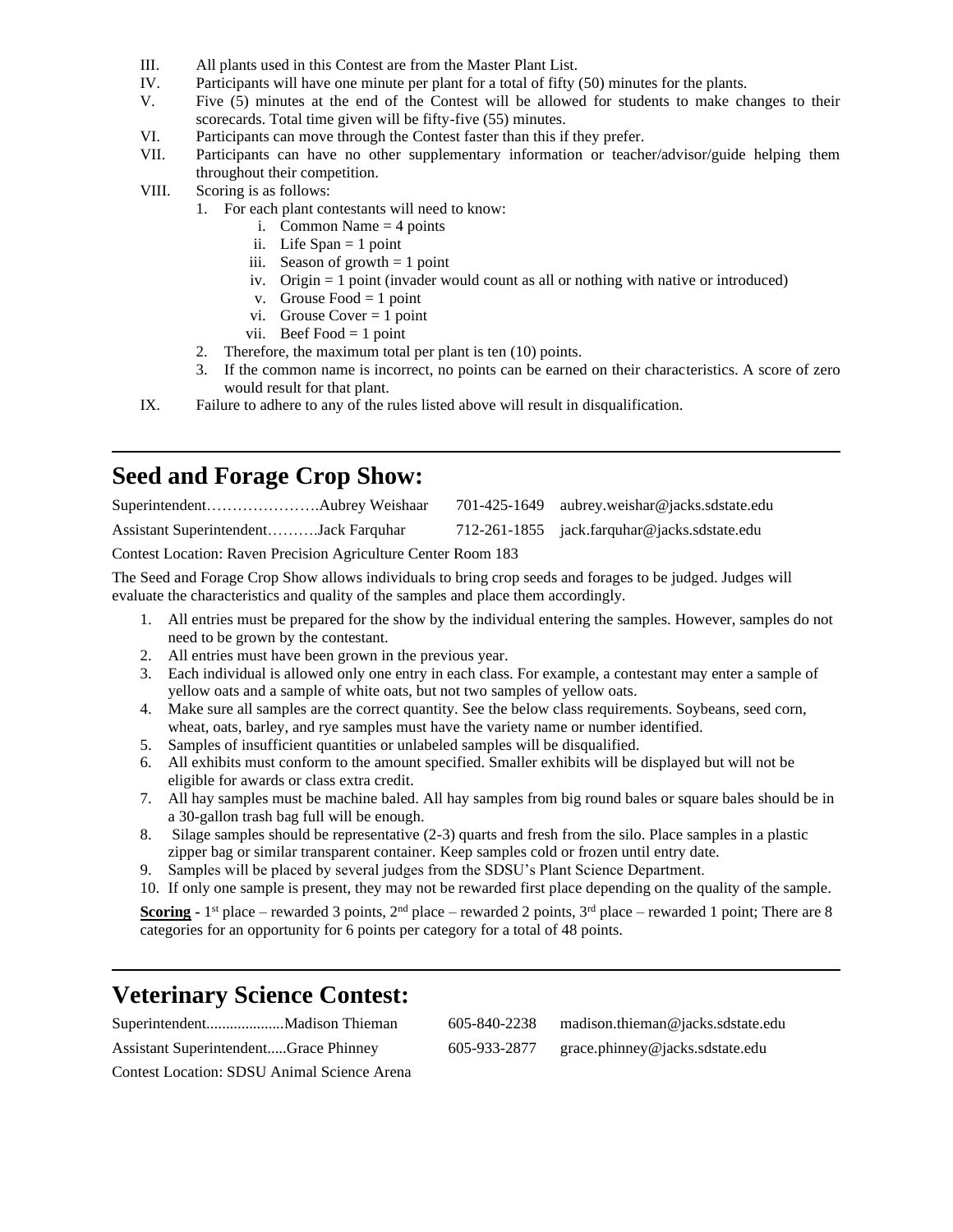The Vet Science contest consists of a 50 question written exam and 65 ID questions. Topics for the written exam may include behavior, diseases (including causes, sources, and clinical signs), medical terminology, medical records, anatomy, physiology, regulations (OSHA, GHS, and SDS), patient management, facility management, practice management, genetics, nutrition, and husbandry. The ID portion includes breeds, parasites, and equipment.. Participants will be provided a copy of the ID list during the time of the contest. This contest will count towards the High Point Club Award.

# **Wool Judging:**

l

l

l

| Superintendent Isaac Berg | 507-215-2607 | isaac.berg@jacks.sdstate.edu     |
|---------------------------|--------------|----------------------------------|
|                           | 712-260-5236 | ty.schoelerman@jacks.sdstate.edu |

Contest Location: Animal Science Complex Room 129

The wool judging contest will consist of 3 classes of 4 fleeces and a grading rail of 4-6 fleeces. Contestants will be provided a scorecard but will want to bring a pencil and a hard surface to write on. This contest is open to all eligible students. Students who have judged wool for the SDSU teams or other colleges are ineligible.

# **2022 Livestock Showing General Rules:**

- Any exhibitor can help each other with:
	- o Catching Livestock
	- o Haltering of animal
	- o Movement
		- On & off stands
		- In  $&$  out of trailer
		- Wash rack
- Only exhibitor can handle a clipper that is powered on
	- $\circ$  Demonstrations must only be completed by unit managers  $\&$  committee members
	- o Any additional clippers used for guidance must be powered "OFF"
- Only exhibitor can fit/clip the animal
	- o Including:
		- Washing
		- Drying
		- Adhesives
- All animals must be dry before returning to designated area
	- $\circ$  Assistance can only be done by unit manager & committee members
- All other help must be "hands free"
- No one can feed, administer, inject, or give any substance to an animal, and this includes:
	- o Oral (marshmallow)
	- o Rectal
	- o Subcutaneous
	- Intramuscular
	- o Topicals (icy hot, rubbing alcohol)
	- o Nasal
- AGM  $&$  GM have the final decision
- **FAILURE TO COMPLY TO THESE RULES WILL RESULT IN FORFEIT OF ANIMAL AND MONEY DEPOSIT**

If there is a complaint, please follow these steps:

- 1. Tell species Superintendent first
- 2. Inform Livestock Coordinator of 2<sup>nd</sup> offense
- 3. Grady/Cody last resort/final call

\*A \$50 deposit will be required if a showman has **1** animal

- Any additional animal will require another \$25 deposit (i.e. showing 3 animals = \$100 deposit ( $50 + 25 + 25$ ))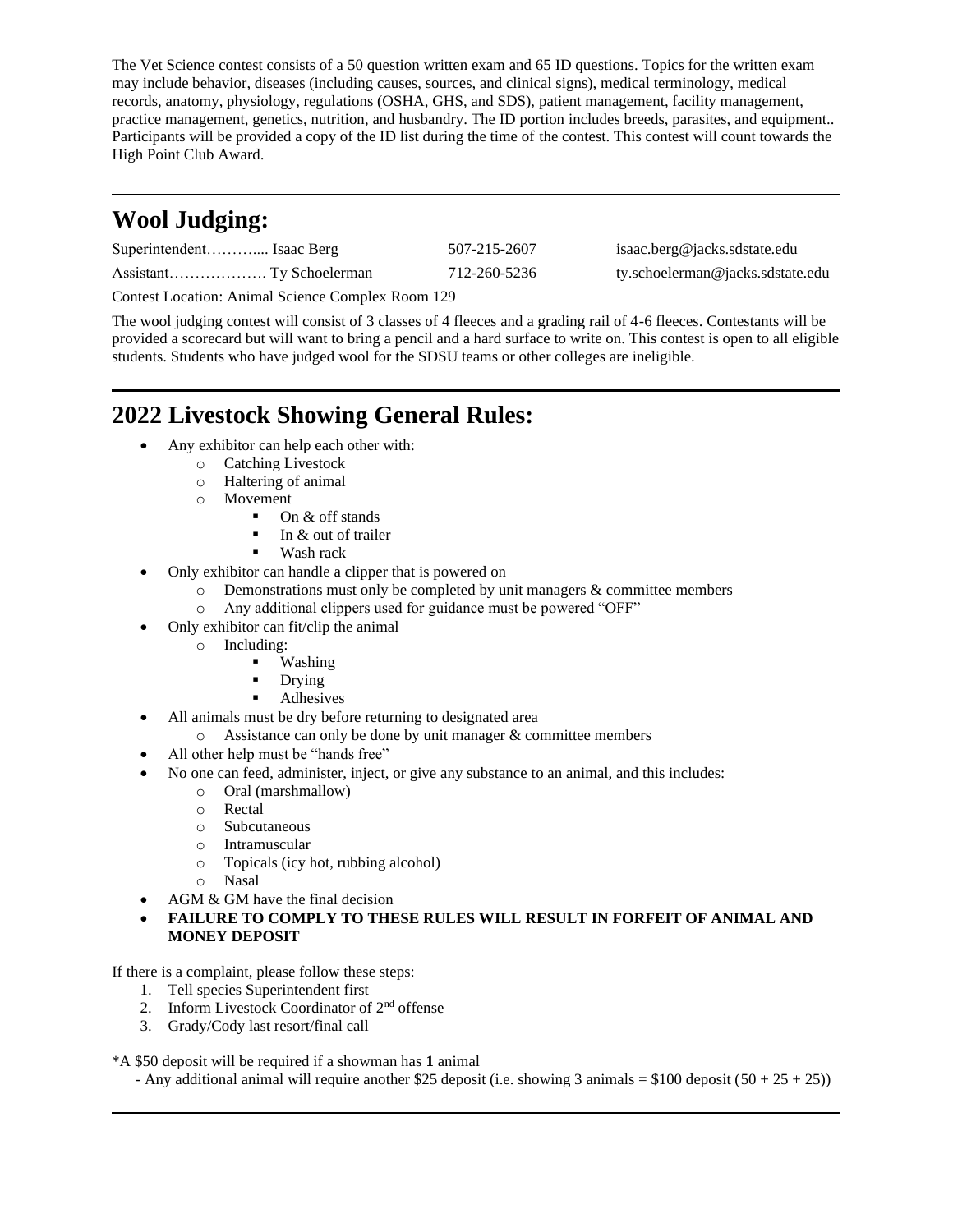# **2022 Beef Show:**

| SuperintendentJake Thompson               | 630-338-9593 | jacob.m.thompson@jacks.sdstate.edu |
|-------------------------------------------|--------------|------------------------------------|
| Assistant Superintendent  Lauren Verlinde | 507-626-5991 | lauren.verlinde@jacks.sdstate.edu  |
| Assistant Superintendent Mataya Geppert   | 605-295-1733 | mataya.geppert@jacks.sdstate.edu   |
| Assistant Superintendent  Kourtney Schaff | 701-934-1353 | kourtney.schaff@jacks.sdstate.edu  |
|                                           |              |                                    |

#### **General Rules**

- 1. All participants in Little "I" will be required to pay a \$50 deposit (the night of the drawing, Feb.) to insure you will show your animal on April 1st and 2nd. If you show your calf, your \$50 will be returned to you on April  $3^{rd}$ after the CCU has been cleaned after the show. (see rule #7) If you drop before March 7th, you must contact the superintendent and your \$50 will be returned to you. If you drop after this date, your \$50 will be forfeited.
- 2. Cattle will be able to be worked on March 7th and you must work with your animal by March 11th, or it will be given to someone else. You must mark it down on the sheet by the door you worked with your animal.
- 3. Anyone is eligible to compete in all livestock contests with exceptions to all specific divisions in which the top award has been previously won by that individual and anyone who has won the Grand Champion Showmanship Round Robin Award.
- 4. If a contestant is assisted in the fitting of their animal, the contestant and the helper will both be expelled from all parts of the beef show.
- a. Novice competitors can receive physical help for the first week only, ending on Sunday, March 11th.
- b. Novice competitors have the option of clipping their heifer themselves or having the Beef Superintendent and Assistant do it for them.
- c. All exhibitors can have assistance in getting animals out of the pen and haltering/tailing.
- 5. No drugs or medications will be administered to any animal. The use of any tranquilizer is forbidden. This will result in disqualification.
- 6. Contestants are responsible for cleaning the pens/chute and wash area on a daily basis. All contestants are responsible for cleaning their stalls and removing all grooming products after the show or their \$50 will be forfeited. If chutes are not picked up within 1 week, the \$50 is not given back, unless other arrangements are made and approved.
- 7. Due to misplaced light bulbs and other university property in previous years, there will be an automatic forfeit of \$50 from all contestants if any problems arise.
- 8. All bulls must be shown with a nose lead.
- 9. Colored powders, paints, creams or dye may be used on the flank and below of the bull of heifer. The use of artificial hair or other materials for building legs or tailheads is strictly prohibited. Violators of any of these rules will be disqualified.
- 10. The Beef Unit is offering Little "I" a service. You must clean up after yourself. Clean your own stall, keep alleys swept and dry, keep wash rack dry, turn off lights when you are the last to leave, and shut doors and gates.
- 11. All drops should be reported to the superintendent and absolutely no adds, or reassignments of animals will be done without permission or superintendents.
- 12. Under NO circumstances are cattle to be tied to any motorized vehicle or other animals. The use of electrical prods is prohibited.
- 13. Other rules and announcements will be posted on the wash rack door.
- 14. Please return ALL equipment, special feed pans, pails, brooms, blowers and clippers to their designated areas.
- 15. All entrants must wear black pants, a white shirt, and a black tie. Cowboy hats are allowed.
- 16. Novice competitors will only be allowed to draw and show heifers.
- 17. All cattle must be properly washed after the show. Failure to do so will result in forfeit of \$50 for all contestants.
- 18. You must sign up to work with your animal in the google document 12 hours in advance to give staff time to adjust their schedule.
- 19. You may not be at the unit before 7:00 a.m or after 10:00 p.m.
- 20. For safety reasons you may not go to the unit alone. Staff or friend is acceptable.
- Meeting dates all exhibitors must attend!

Monday, Feb. 28th – 7:00, Cow-Calf Unit Thursday, March 31st – Dry run, 6:00 p.m., ASA Monday, March 28th – 8:00 p.m., Cow-Calf Unit

#### **Beef Division Awards**

Showmanship: Championship and Reserve Beef Awards for Experienced & Novice Divisions. Fitting: Champion and Reserve Awards for Experienced & Novice Divisions Hardest Worker Award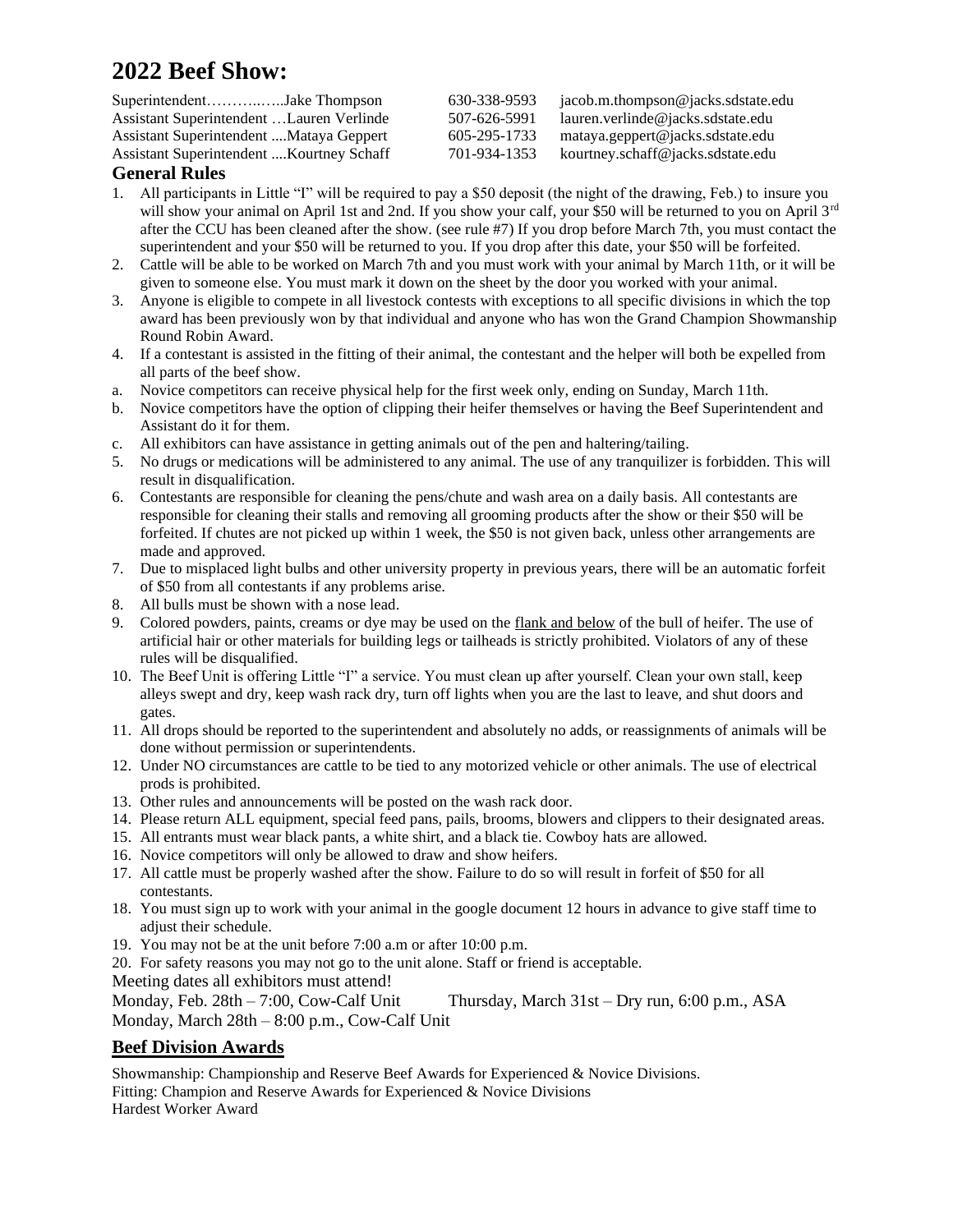# **2022 Dairy Show**

l

|                                         | 320-368-0423 | abbey.hoffman@jacks.sdstate.edu   |
|-----------------------------------------|--------------|-----------------------------------|
| Assistant Superintendent Kelsey Erf     | 651-274-6552 | kelsey.erf@jacks.sdstate.edu      |
| Assistant SuperintendentAnnaMarie Sachs | 507-273-8444 | annamarie.sachs@jacks.sdstate.edu |
| Assistant SuperintendentMakenna Skiff   | 402-992-5030 | makenna.skiff@jacks.sdstate.edu   |

#### **GENERAL RULES**

- 1. Cattle will be available to be worked on March 7th.
- 2. Heifer numbers will be assigned by random drawing by superintendents
- 3. A list of all heifer numbers and contestant's names will be posted on the west wing sliding door along with the pen in which they can be found. It is very important that you put your heifer back into the pen from which she came from when you are done working.
- 4. Make sure your heifer is dry before putting her back outside
- 5. Dropping and switching of animals must be first approved with superintendents by March 16th.
- 6. All participants in Little "I" will be required to pay a \$50 deposit (the night of the drawing, February 9th)\$50 will be returned to you on April 2nd once all stalls have been cleaned after the show. (see rule #10) if you drop before March 16th, you must contact the superintendent and your \$50 will be returned to you. If you drop after this date, your \$50 will be forfeited.
- 7. All equipment needed to wash, clip, and show animals must be supplied by contestants.
- 8. Clean up area after working with animals.
- 9. Contestants cannot work with their animals during the Dairy Unit's milking times: 5:30-8:00 a.m. If working from 5:30 – 8:00 p.m. keep out of west wing and way of machinery
- 10. Contestants are responsible for cleaning stalls daily and removing all grooming products after the show or their \$50 will be forfeited.
- 11. All contestants must wear black pants, a white shirt, and a black tie. Cowboy hats are allowed.
- 12. Under NO circumstances may cattle be tied to any motorized vehicle or other animals. The use of electric prods is prohibited .
- 13. No drugs or medications will be administered to any animals. The use of any tranquilizer is forbidden. This will result in disqualification
- 14. All cattle must be properly washed and dried after show.
- 15. Anyone is eligible to compete in all livestock contestants with exceptions to all specific divisions in which the top award has been previously won by that individual and anyone who has won the Grand Champion Showmanship Round Robin Award.
- 16. Head locks are NOT allowed to be set.
- 17. All \$50 deposits will be forfeited if the dairy unit garage is vandalized.
- Note: if you have any questions, please feel free to contact any of the superintendents.

#### **MANDATORY MEETING DATES**

Monday, February 28th - 7:00 p.m., Dairy Unit

Monday, March 21st - 7:00 p.m. Dairy Unit

Thursday, March 31 - Dry Run, 6:00 p.m., Animal Science Arena

#### **DAIRY DIVISION AWARDS**

**Showmanship:** Champion and Reserve Awards for Experienced & Novice Divisions

**Fitting:** Champion and Reserve Awards for Experienced & Novice Divisions

**Hardest Worker Award**

# **2022 Goat Show:**

l

| SuperintendentRvan Franz                  | 507-822-5835 | ryan.franz@jacks.sdstate.edu        |
|-------------------------------------------|--------------|-------------------------------------|
| Assistant SuperintendentBranigan Steichen | 507-329-7108 | branigan.steichen@jacks.sdstate.edu |
| Assistant Superintendent  Bella Philips   | 321-630-0821 | isabella.philips@jacks.sdstate.edu  |
| Assistant Superintendent Abbigale Steeke  | 701-440-1485 | abbigale.steeke@jacks.sdstate.edu   |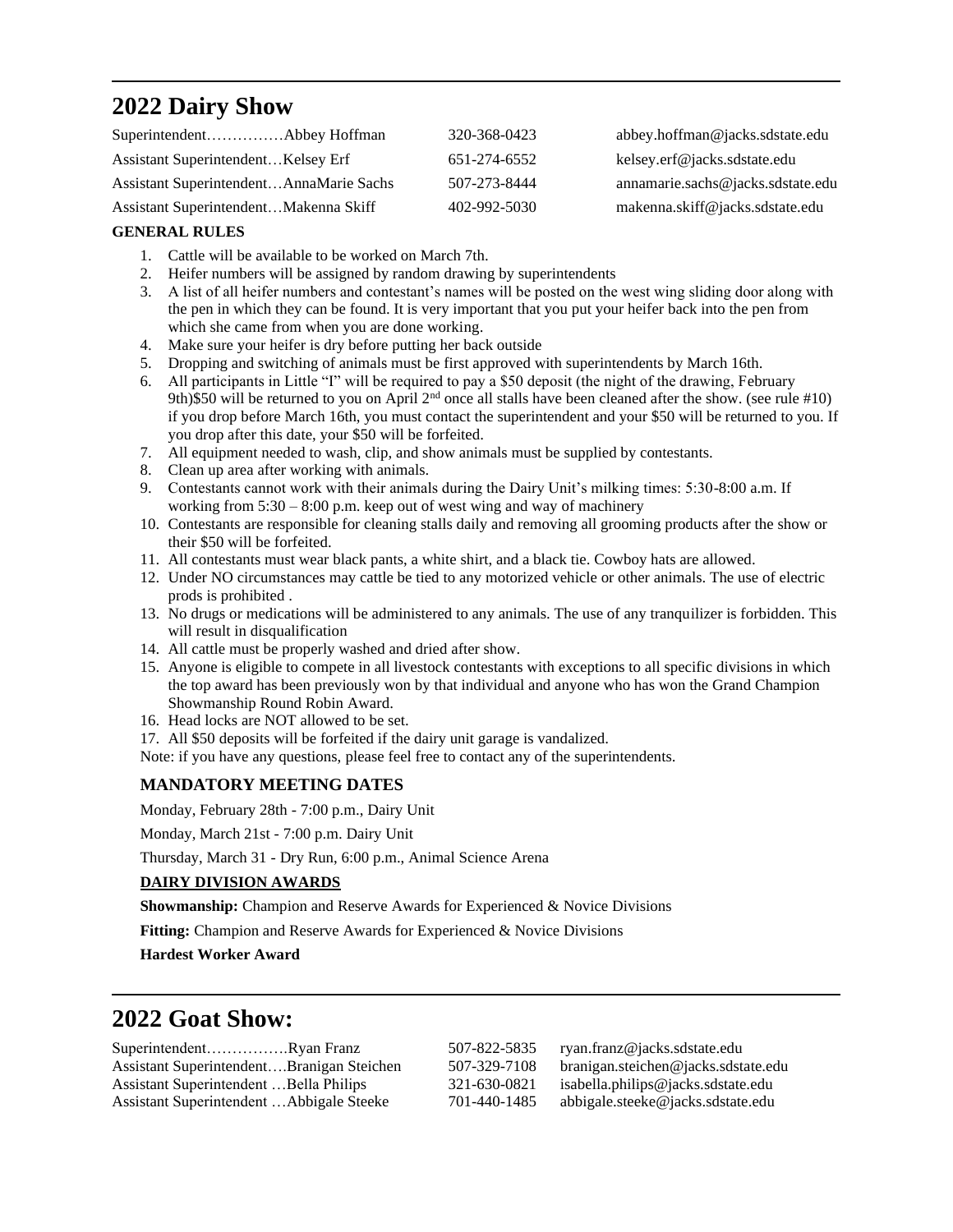#### **General Rules**

- 1. All participants are required to pay a \$50 deposit the night of the drawing or at the exhibitor meeting to ensure you will show your animal on March 1st and 2nd. If you show your goat and help clean up the next day, your \$50 will be returned. If you drop, your \$50 will be forfeited.
- 2. Goats will be available to work with on March 21st. Animal care is extremely important. Please keep the stalls and hallways clean.
- 3. All goats must be worked with by 6:30 pm on March 23rd. A sign-up sheet will be posted and must be signed by March 23rd by all people planning to show AFTER working with their goat. If the sheet is not signed, that person's goat will be reassigned to another participant and their \$50 will be forfeited.
- 4. Anyone is eligible to compete in all livestock contests with exceptions to all specific divisions in which the top award has been previously won by that individual as well as anyone who has won the Grand Champion Showmanship Round Robin Award.
- 5. Anyone who has exhibited dairy goats or meat goats MUST be in the experienced division.
- 6. If a person is assisted in the fitting of his/her animal, he/she and the helper will BOTH be expelled from all parts of the goat show. Exhibitors can request the guidance of the superintendent and assistants for help clipping.
- 7. No drugs or medications will be administered to any animal. The use of any tranquilizer is forbidden. All health issues will be dealt with by a veterinarian.
- 8. Goat superintendent and assistants will be the only ones feeding the goats. Goats cannot be worked with during the feeding hours 7-8 am and 6:30-7:30 pm.
- 9. All participants must wear black pants, a white shirt, and a black tie to show. Cowboy hats are allowed.
- 10. Only chains are allowed for showing. Prong chains will not be allowed.
- 11. Bracing is allowed, but all four feet must remain on the floor at all times. Building a pile of woodchips under the front feet is not allowed either.
- 12. No pumping or drenching is allowed.
- 13. All other rules and announcements will be posted by the wash rack.
- 14. All adhesives used must be removed and properly washed out after each show. Failure to do so will forfeit your \$50 deposit.

#### **Meeting dates all exhibitors must attend!**

Monday, March 7 7:30 pm - Goat Exhibitor Meeting- Location TBD

Thursday, March 31 – Dry Run

#### **Goat Division Awards:**

**Showmanship:** Champion and Reserve Goat Awards for Experienced & Novice Divisions

Fitting: Champion and Reserve Awards for Experienced & Novice Divisions

**Hardest Worker**

l

### **2022 Horse Show:**

| SuperintendentCharlie Marshall          | 605-691-4042 | charles.marshall@jacks.sdstate.edu |
|-----------------------------------------|--------------|------------------------------------|
| Assistant SuperintendentElise Knapp     | 712-551-6810 | elise.knapp@jacks.sdstate.edu      |
| Assistant SuperintendentCourtney Lundin | 605-884-6106 | courtney.lundin@jacks.sdstate.edu  |
| Assistant SuperintendentElise Johnson   | 402-641-6765 | elise.m.johnson@jacks.sdstate.edu  |

#### **General Rules**

#### **Working with horses**

- Horses will be available to work starting on March 7th.
- Horses can be worked between the hours of **5pm - 8:30pm** on weeknights, or during the day with a partner. o Horses CANNOT be worked during lab or class times. This schedule will be created and made
	- available before the livestock drawing.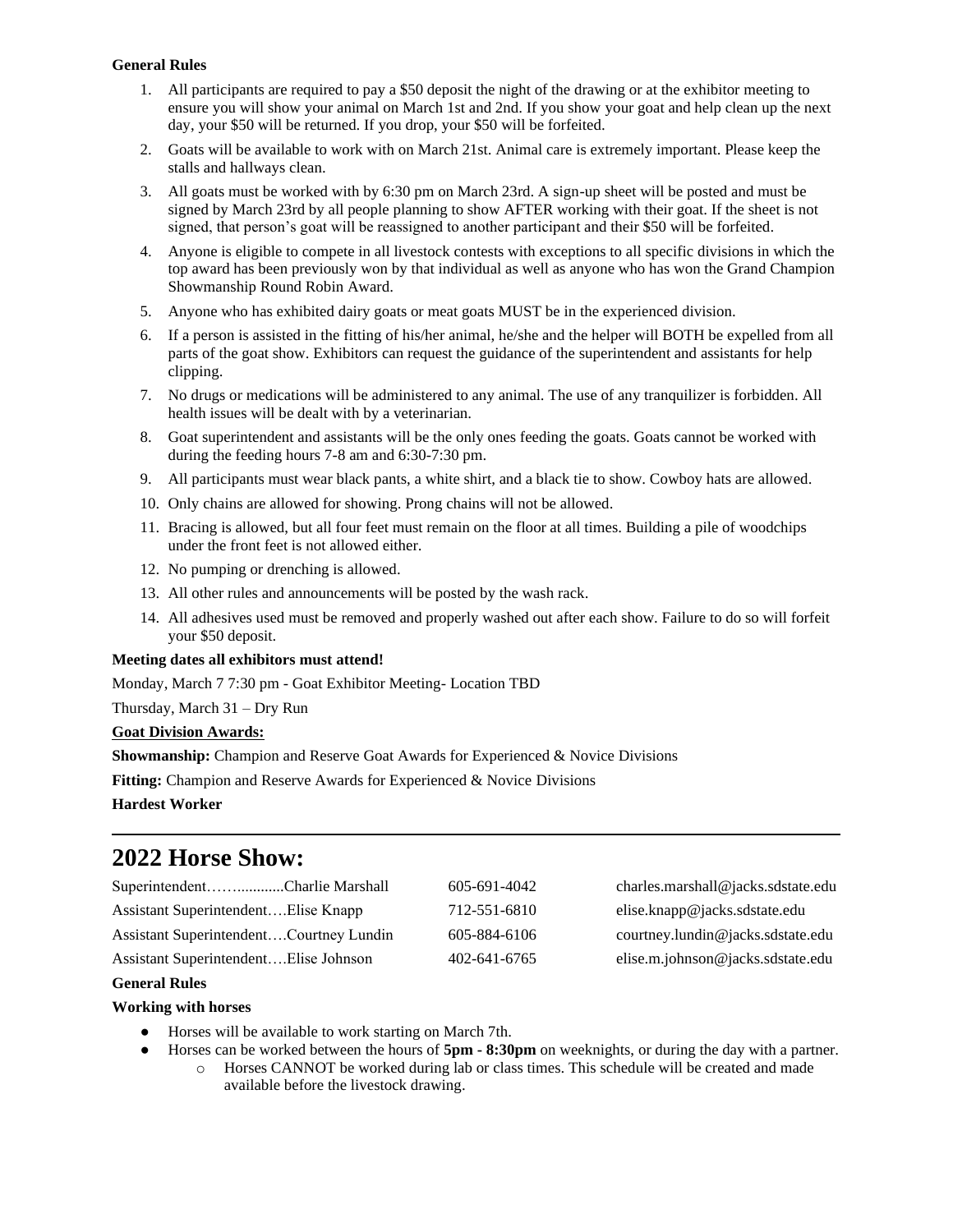- All horses must be worked within one week of being assigned. If this doesn't happen, the horse will be assigned to an alternative exhibitor.
- No outside help is allowed.
- Verbal advice is allowed from supervisors.
- A dry-run will be scheduled for Thursday, March 31, **attendance is mandatory**.

#### **Washing horses**

- All horses will be washed 1-2 days before the Little I show.
- A schedule will be created to designate times for each horse to be washed.
- **At least one** supervisor must be present when washing a horse.

#### **Tack and Equipment**

- Everyday use halters will be provided by the horse unit.
- Chains will be allowed, but only with the permission of the unit manager, Jen Eide.
- Participants will provide their own grooming and fitting supplies.
- No cattle adhesives or coloring is allowed.
- Only one blanket is allowed on the horse, after it's been washed, and must not have a hood.
- Slinkys and mane tamers are acceptable.

#### **Grooming**

- The horse unit will trim hooves and ears. Do not attempt on your own!!
- No altering length of forelocks and tails.
- No blunt cutting a horse's mane.

#### **Handling**

- No riding horses.
- No lunging horses.
- Do not tie horses in the alley of the barn, keep in a box stall or tie stall.
- Keep the alley of the barn clean and free of debris.

#### **Contestant Attire**

All exhibitors must wear black pants, a white shirt, and a black tie when showing

#### **Horse Division Awards**

Showmanship: Champion and Reserve Awards

Experienced Fitting: Champion and Reserve Awards

Novice Fitting: Champion and Reserve Awards

Hardest Worker Award

l

# **2022 Lamb Lead Show:**

| SuperintendentTaylor McMartin              | 605-743-4983 | taylor.mcmartin@jacks.sdstate.edu                   |
|--------------------------------------------|--------------|-----------------------------------------------------|
| Assistant SuperintendentJoella Chamberlain |              | $651-315-2423$ joella.chamberlain@jacks.sdstate.edu |

#### **GENERAL RULES**

- 1. Anyone is eligible to compete in all livestock contests with exceptions of all specific divisions in which the top award has been previously won by an individual or anyone who has won Grand Champion Round Robin.
- 2. There will be a sheep information meeting on March  $9<sup>th</sup>$  in the Animal Science Arena at 6 p.m. All participants and fitters are required to attend. If you are unable to attend, you must contact the superintendent or the assistant before the day of the meeting or you will forfeit your animal. All participants will be required to pay a \$50 deposit at this meeting to ensure that you will show your animal on April 1 and 2. If you show your sheep and show up for clean-up, the \$50 will be returned to you. If you drop after the first day you are allowed to work with your sheep, your money will be forfeited, no exceptions.
- 3. Clubs must draw for a lamb at the Livestock Drawing on February 9th, 2022, at 7 p.m. in Rotunda D.
- 4. All sheep will be available to be worked on March 21st at the arena and must be worked with and washed by March 23rd or you will be automatically dropped.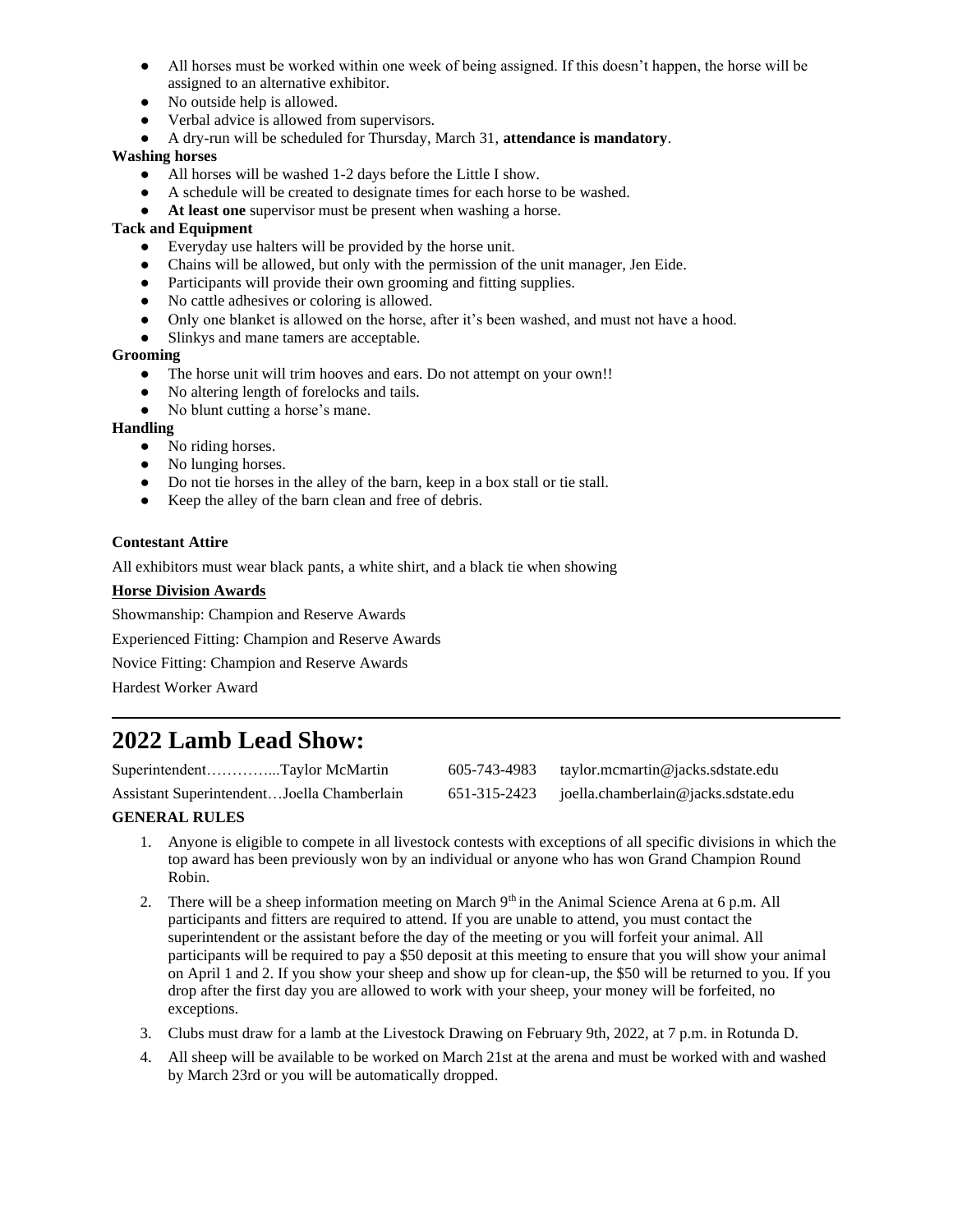- 5. Only sheep staff will feed the lamb lead sheep. Sheep can be worked during the hours of 8 a.m. to 4 p.m. and from 5 p.m. to 10 p.m. Sheep cannot be worked when a staff member is not present.
- 6. Equipment used for washing, clipping, and showing must be furnished by the contestant.
- 7. The use of electric clippers to fit sheep is **prohibited**.
- 8. Only the Lamb Lead competitor and authorized members of the club that the competitor is representing may fit the sheep.
	- a. Only sheep staff will be permitted to shear the sheep's belly and trim hooves both contestant and sheep will need to be present for this.
- 9. The Animal Science Arena is offering Little "I" a service. You need to clean up after yourself.
	- a. Keep your work area swept.
	- b. Keep the wash rack clean and drains unplugged.
	- c. Make sure all gates are closed and latched.
	- d. Put away all equipment before leaving.
- 10. Lamb Lead consists of: a personal interview, garment and blanket construction, sheep fitting and general appearance/poise.
- 11. Lamb Lead competitors, male or female, must have a collegiate sponsor.
- 12. Garments and blankets must be made or purchased with at least 70% percent wool.
- 13. Contestants are required to write a narrative that will be read during the Lamb Lead contest.
- 14. Other rules and announcements will be posted in the arena.

Note: If you have any questions or concerns, feel free to call either the superintendent or assistant.

#### **MANDATORY MEETING DATES**

March 9<sup>th</sup> at 6 p.m., Informational meeting, Animal Science Arena Thursday, March 30 at 6 p.m., Dry Run, Animal Science Arena

#### **Lamb Lead Awards**

Grand Champion Award Reserve Champion Award Hardest Worker Award

### **2022 Sheep Show:**

| SuperintendentJustin Taylor                 | 608-628-8893 | justin.taylor361@jacks.sdstate.edu |
|---------------------------------------------|--------------|------------------------------------|
| Assistant SuperintendentWhitney Ten Napel   | 712-539-9275 | whitney.tennapel@jacks.sdstate.edu |
| Assistant SuperintendentHaley Van Nurden    | 507-461-7422 | Haley.VanNurden@jacks.sdstate.edu  |
| <b>Assistant SuperintendentTy Skartvedt</b> | 515-291-8870 | ty.skartvedt@jacks.sdstate.edu     |

#### **General Rules**

l

- 1. Anyone is eligible to compete in all livestock contests with the exceptions to all specific divisions in which top award has been previously won by that individual and anyone who has won the Grand Champion Showmanship Round Robin Award.
- 2. There will be a sheep information meeting at the Animal Science Arena on **March 9, 2021.** All participants are required to attend. If you are unable to attend, you must contact the superintendent or one of the assistants before the day of the meeting or you will forfeit your animal.
- 3. All participants will be required to pay a \$50 deposit the night of the drawing to insure that you will show your animal on April 1<sup>st</sup> and 2<sup>nd</sup>. If you show your sheep, the \$50 will be returned to you. If you drop out after the first day you are allowed to work with your sheep, your money will be forfeited, **No Exceptions.**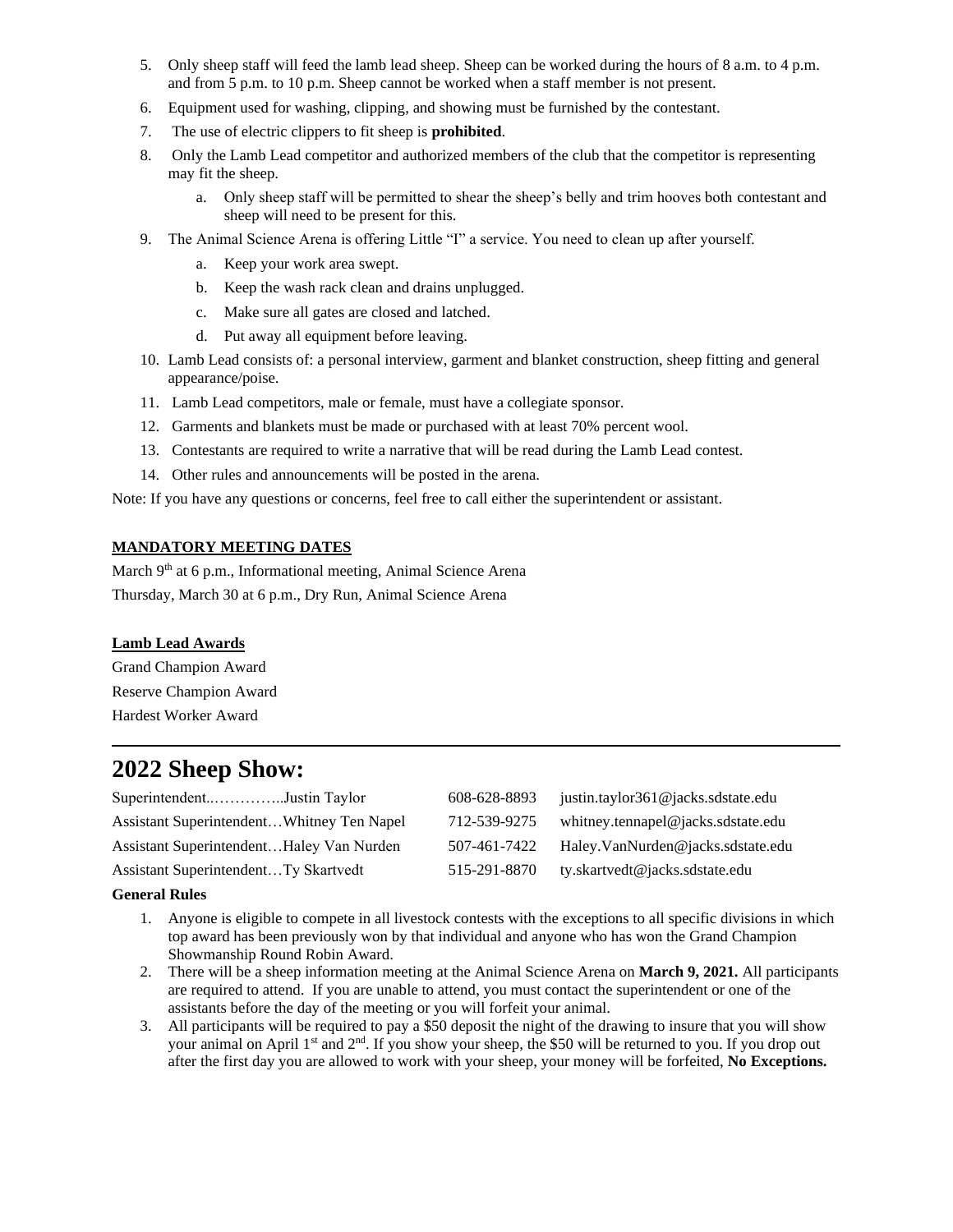- 4. The sheep unit will be loaning blankets and hoods for \$35. The deposit will be returned after the blanket, hood, and pins are all returned in the same condition loaned out as Blankets and hoods must be washed before returning.
- 5. All sheep will be available to be worked on by March  $21^{st}$  in the area after 5 pm.
- 6. Sheep must be washed and worked with by 11:59 on March  $23^{\text{rd}}$ . Sheep must be dried before returning to the penning area.
- 7. Sheep cannot be worked with between the hours of 4:00-5:00pm for feeding. No one is allowed to work with their animal after 10:00pm, or before 8:00am. No one is allowed to work with their animal without a sheep committee member or sheep unit staff member present.
- 8. The sheep unit will trim hooves and shear bellies. Anyone who wants to help with this will need to have their ewe washed and dried, they also need to be present to do so.
- 9. If a person is assisting in the washing and/or fitting of an animal, beyond catching, haltering, and moving the animal, the exhibitor and helper will BOTH be declared ineligible for the sheep show.
- 10. If an exhibitor is showing in both the sheep show and lamb lead competitions, they cannot receive any assistance preparing their animal for either show.
- 11. Sheep unit employees will be the only ones to feed the sheep. No one can feed, administer, inject, or give any substance to an animal, and this includes:
	- a. Oral (marshmallow)
	- b. Rectal
	- c. Subcutaneous
	- d. Intramuscular
	- e. Topical
	- f. Nasal
- 12. The Animal Science Arena is offering Little "I" a service. You are expected to clean up after yourself.
	- a. Keep work area swept
	- b. Keep wash rack clean and drain unplugged
	- c. Make sure all gates are closed and latched
	- d. Put away all equipment before leaving
- 13. Follow breed standards for fitting.
- 14. Absolutely **NO** electric clipper will be allowed in the fitting of sheep.
- 15. All Contestants must wear black pants, white shirt, and a black tie.
- 16. Other rules announcements will be posted in the arena.
- **17. FAILURE TO COMPLY TO THESE RULES WILL RESULT IN FORFEIT OF ANIMAL AND \$50 DEPOSIT**

If you have any questions or problems, before or during Little "I", contact your sheep superintendent or a member of the sheep committee. Complaints should be addressed in the following order:

- 1. Tell species Superintendent first
- 2. Inform Livestock Coordinator of 2nd offense
- 3. Grady/Cody are last resort/final call

#### **Sheep Show Awards**

**Showmanship:** Champion and Reserve Awards for Experienced & Novice Divisions

Fitting: Champion and Reserve Awards for Experienced & Novice Divisions

**Hardest Worker Award**

# **2022 Swine Show**

|                                        | 320-760-9978       | Kallista.Roers@jacks.sdstate.edu |
|----------------------------------------|--------------------|----------------------------------|
| Assistant SuperintendentLogan Frigaard | 218-205-0838       | Logan.Frigaard@jacks.sdstate.edu |
| Assistant SuperintendentMorgan Kohl    | $605 - 237 - 9560$ | Morgan.Kohl@jacks.sdstate.edu    |
| Assistant SuperintendentLucas Doll     | 507-621-0712       | Lucas.Doll@jacks.sdstate.edu     |

**General Rules:**

l

1. There will be a swine informational meeting in the Animal Science Arena **February 28th, at 7:30pm**. All participants are required to attend. If you cannot attend this meeting, you must contact the superintendent assistants BEFORE the day of the meeting or forfeit your animal. All participants in Little "I" will be required to pay a \$50 deposit (the night of the drawing, Feb 9<sup>th</sup>, and before March 21<sup>st</sup>) to ensure that you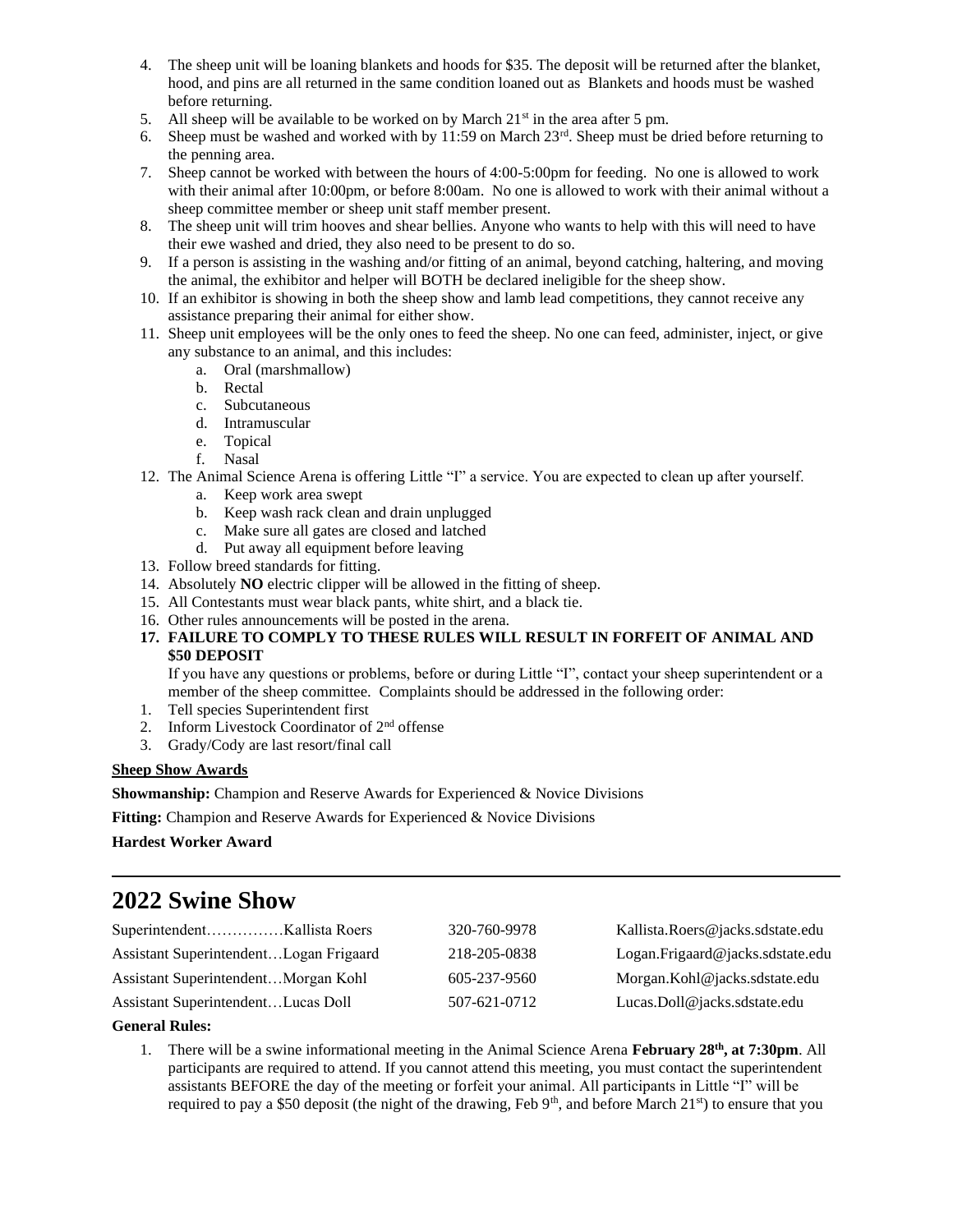will show your animal. If you show your hog, your \$50 will be returned to you by the superintendent at clean up on March  $28<sup>th</sup>$ . If you drop before March  $17<sup>th</sup>$  at 5:00pm for a refund, you must contact the superintendent and your \$50 will be returned to you. If you drop after this date, your \$50 will be forfeited.

- 2. All swine will be available to be worked on Monday after 10:00am, on March  $21<sup>st</sup>$  at the livestock arena.
- 3. All swine must be worked with by 5:00pm, Wednesday, March  $23<sup>rd</sup>$ . A sign-up sheet will be posted and must be signed by March 23<sup>rd</sup> by all people planning to show and only AFTER working their pig. If the sheet is not signed, that person's pig will be reassigned to another participant.
- 4. Anyone else eligible to compete in all livestock contests with exceptions to all divisions in which the top award has been previously won by that individual and anyone who has won the Grand Champion Showmanship Round Robin Award.
- 5. All exhibitors shall wear black pants, a white shirt, and a black tie. Cowboy hats are allowed.
- 6. All are responsible for providing their own show equipment.
- 7. All feeding and watering of pigs and cleaning of pens will be done by the committee.
- 8. No work will be allowed on the swine between 7:00 and 8:30am and 6:00-7:00pm while the swine are being fed.
- 9. Alleys, wash pens, and arena must be cleaned after working with your swine or your \$50 deposit will be forfeited. Additionally, all gates must be latched or you will forfeit your \$50.
- 10. The judge's preferences on fitting will be posted on the north wall by the swine pens in the livestock arena.
- 11. No exhibitor can feed, administer, inject, or give any substance to an animal. This does include oral (marshmallows), rectal, subcutaneous, intramuscular, topicals and nasal

#### **Preparation of Show Animal:**

- 1. Make sure the animal is as clean as possible around hooves, underline, eyes, ears, etc. (Judges have checked inside ears.) Use a damp cloth in the ears because you DO NOT want to get water inside them.
- 2. Use show oil or powder at your own discretion, keeping the judge's preference in mind.
- 3. DO NOT use excessive oil as it overheats the pig.
- 4. Animals MUST be washed after any application of show oil or powder.
- 5. Hogs must be clipped by March  $31<sup>st</sup>$  at  $5:00$ pm.

#### **Mandatory Meeting Dates:**

Wednesday, February 28<sup>th</sup> at 7:30pm in the Animal Science Arena (Swine Exhibitor Meeting)

Thursday, March 31<sup>st</sup> at 6:00pm in the Animal Science Arena (Dry Run)

#### **Swine Division Awards:**

#### **Showmanship:**

Champion Swine Showmanship awards for Experienced and Novice divisions

Reserve Champion Swine Showmanship awards for Experienced and Novice divisions

#### **Hardest Worker Award**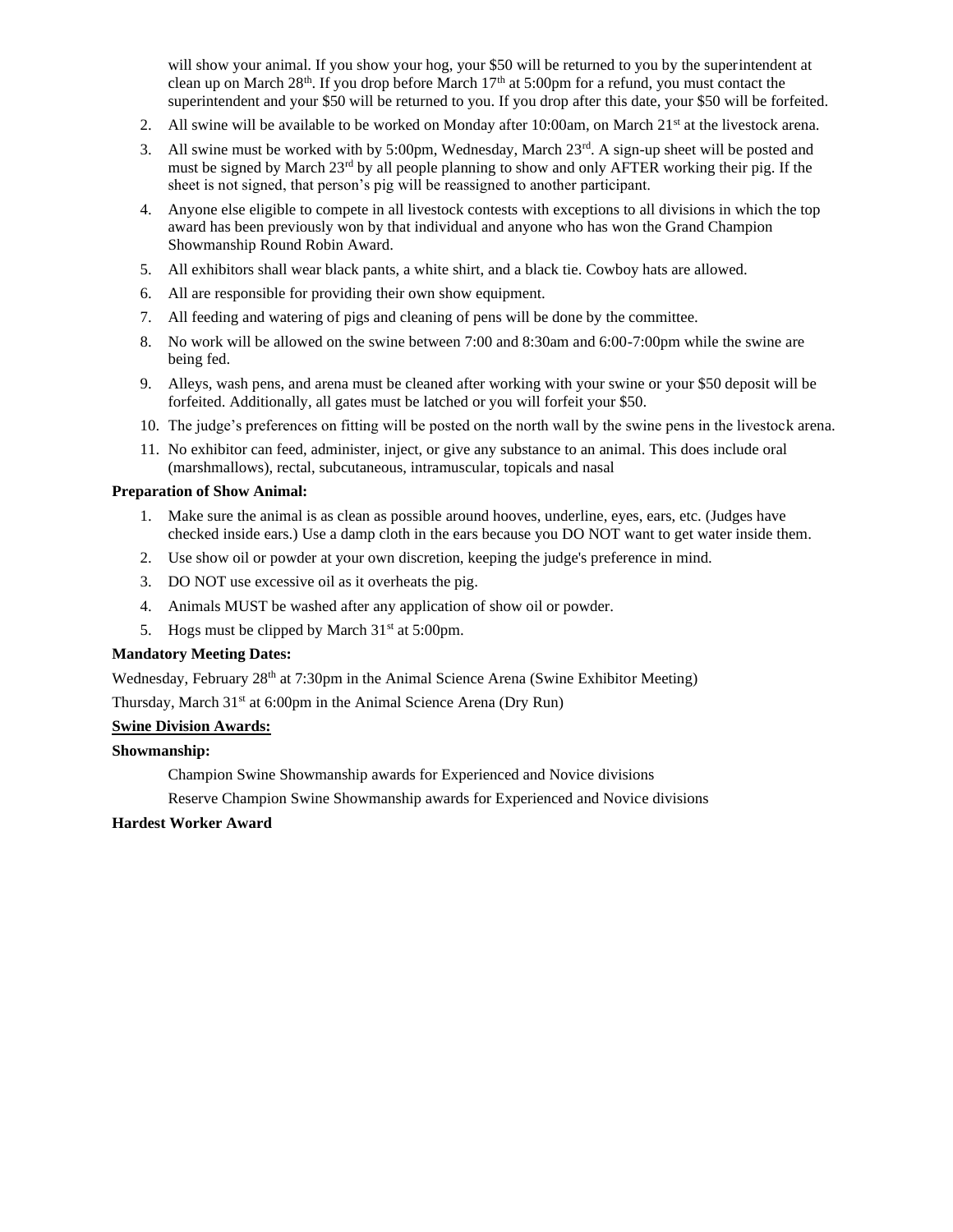# **99 th Little International**

# **Schedule of Events**

#### $\bf{Mondav \, March \, 28^{\rm nd}}$

7:00pm Dairy Exhibitors Trailer Rides 8:00pm Beef Exhibitors Trailer Rides 9:00pm Dodgeball

#### **Tuesday March 29th**

9:00pm LI Olympics

#### **Wednesday March 30th**

9:00pm-12:00am Dance in the Chips

#### **Thursday March 31st**

DRY RUN SCHEDULE: 6:00pm ALL EXHIBITOR Meeting 7:20pm Goat Exhibitors in the Ring

#### **Friday April 1st**

8:30am Agronomy Judging I 9:00am Machinery Sales 9:00am Natural Resources I 9:00am Range Plant ID 9:00am Milk Quality and Products I 9:00am Meats Judging I 9:00am Poultry Judging I 9:00am Floriculture I 9:30am Heifer Fitting, Prelims 9:50am Novice Sheep Fitting, Prelims 10:00am Cow/Calf Unit Tour 10:00am Raven Precision Ag Tour 10:00am Wool Judging 10:05am Novice Horse Fitting, Prelims 10:25am Novice Goat Fitting, Prelims 10:40am Novice Dairy Fitting, Prelims 11:00am Cow/Calf Unit Tour 11:00am Raven Precision Ag Tour 11:00am Dairy Cattle Judging 11:00am Milk Quality and Products II 11:00amFloriculture II 11:00am Ag Product Sales NOON Vet Science I NOON Nursery Landscape NOON Natural Resources II

5:00pm Full Staff Meeting 7:00pm Horse Exhibitors in the Ring 6:20pm Sheep Exhibitors in the Ring 7:40pm Dairy Exhibitors in the Ring 6:40pm Beef Exhibitors in the Ring 8:00pm Swine Exhibitors in the Ring

> NOON Meats Judging II NOON Poultry Judging II 12:30pmAgronomy Judging II 1:00pm Cow/Calf Unit Tour 1:00pm Raven Precision Ag Tour 1:00pm Livestock Judging Contest 1:00pm Floriculture III 1:00pm Milk Quality and Products III 1:00pm Farm Business Management 1:00pm Horse Judging 2:00 pm Vet Science II 5:00pm Opening Ceremonies 5:15pm Heifer Fitting, Finals 5:30pm Bull Fitting, Finals 5:50pm Novice Sheep Fitting Finals 6:05pm Sheep Fitting, Finals 6:25pm Novice Fitting, Finals 6:45pm Horse Fitting, Finals 7:10pm Lamb Lead, Prelims 7:30pm Novice Goat Fitting, Finals 7:45pm Goat Fitting, Finals 8:00pm Novice Dairy Fitting, Finals 8:15pm Dairy Fitting, Finals 8:35pm Novice Swine Showmanship, Prelims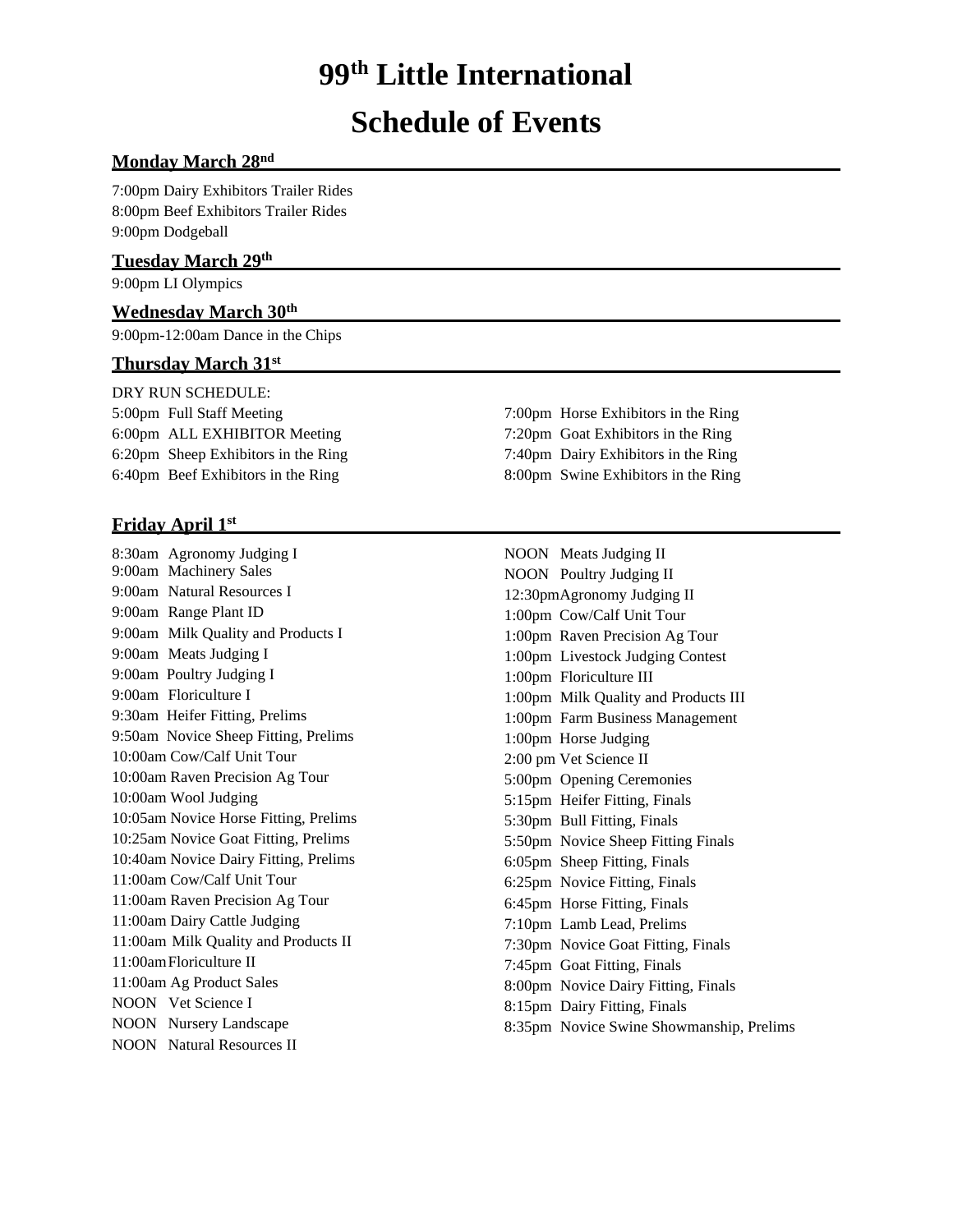#### **Saturday April 2nd**

10:00amExperienced Horse Showmanship, Prelims 5:00pm Opening Ceremonies 10:20amNovice Horse Showmanship, Finals 5:15pm Beef Showmanship Finals 10:40amExperienced Sheep Showmanship, Prelims 5:35pm Sheep Showmanship, Finals 10:55amNovice Sheep Showmanship, Finals 5:55pm Little International Auction 11:15amExperienced Beef Showmanship, Prelims 6:10pm Horse Showmanship, Finals 11:35amNovice Beef Showmanship, Finals 6:30pm Goat Showmanship, Finals NOON Judges Luncheon 6:50pm Dairy Showmanship, Finals NOON Raven Precision Ag Tour 7:15pm Lamb Lead, Finals 12:30pmSponsor Appreciation Reception 7:35pm Swine Showmanship, Finals 1:00pm Experienced Goat Showmanship, Prelims 7:55pm Honored Agriculturist Recognition 1:15pm Novice Goat Showmanship, Finals 8:05pm Round Robin 1:35pm Experienced Swine Showmanship, Prelims 8:50pm Staff Recognition 1:55pm Novice Swine Showmanship, Finals 8:55pm Awards 2:15pm Experienced Dairy Showmanship, Prelims 2:30pm Novice Dairy Showmanship, Finals 3:00-5:00pm Alumni Social 4:00pm Raven Precision Ag Tour

#### **Sunday April 3rd**

10:00am Exhibitor Clean Up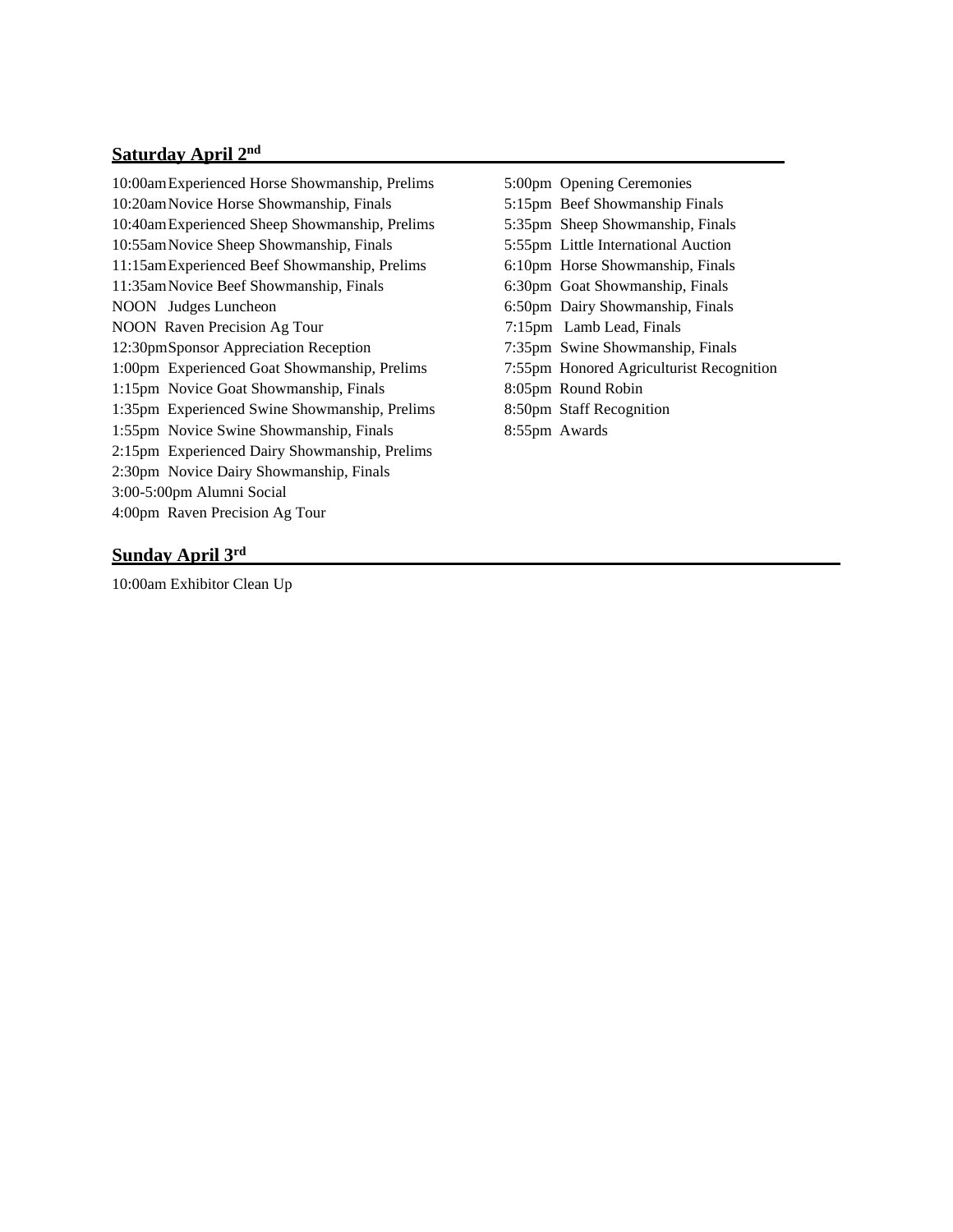### **High Point Upperclassman**

### **and Freshman Awards**

#### **Scholarships to High Point Upper Classman and Freshman**

The final six (6) placings in each contest/competition will be given points based on Below:

| <b>Place</b>    | <b>Points</b> | <b>Experienced</b> | <b>Novice</b> |
|-----------------|---------------|--------------------|---------------|
| 1 <sub>st</sub> |               | 12 Maximum         | 6 Maximum     |
| 2 <sub>nd</sub> |               |                    |               |
| 3 <sup>rd</sup> |               |                    |               |
| 4 <sup>th</sup> |               |                    |               |
| $\leq$ th       |               |                    |               |
| 6 <sup>th</sup> |               |                    |               |
|                 |               |                    |               |

#### **Stipulations:**

In order to be eligible for the high point awards, the contestant must have **participated in at least three different events with three different superintendents.** (Not necessarily placed in all three).

Freshman standing is defined as a first year student on the SDSU Campus who has less than 60 credits completed. Anyone who has previously won high point upperclassman award is ineligible to receive it again.

| <b>Main Events:</b>        | <b>Experienced</b> | <b>Novice</b> |
|----------------------------|--------------------|---------------|
| <b>Beef contained Beef</b> | Fitting            | Fitting       |
|                            | Showmanship        | Showmanship   |
| Dairy Fitting              |                    | Fitting       |
|                            | Showmanship        | Showmanship   |
| Horse <u>manual</u>        | Fitting            | Fitting       |
|                            | Showmanship        | Showmanship   |
| $Sheep$ [100]              | Fitting            | Fitting       |
|                            | Showmanship        | Showmanship   |
|                            | Fitting            | Fitting       |
|                            | Showmanship        | Showmanship   |
| <b>Swine</b> 2008 2014     | Showmanship        | Showmanship   |

#### **FFA CDE Contests:**

| <b>General Livestock Judging Contest</b> | <b>Dairy Cattle Judging Contest</b> | <b>Horse Judging Contest</b> |
|------------------------------------------|-------------------------------------|------------------------------|
| <b>Agronomy Judging Contest</b>          | <b>Natural Resources Contest</b>    | <b>Machinery Sales</b>       |
| <b>Lamb Lead</b>                         | <b>Ag Product Sales</b>             | <b>Meats Judging</b>         |
| <b>Floriculture Judging</b>              | <b>Farm Business Management</b>     | <b>Dairy Foods Judging</b>   |
| <b>Wool Judging</b>                      | <b>Range Plant ID</b>               | Nursery & Landscape          |
| <b>Crop Show</b>                         | <b>Vet Science</b>                  | <b>Poultry Judging</b>       |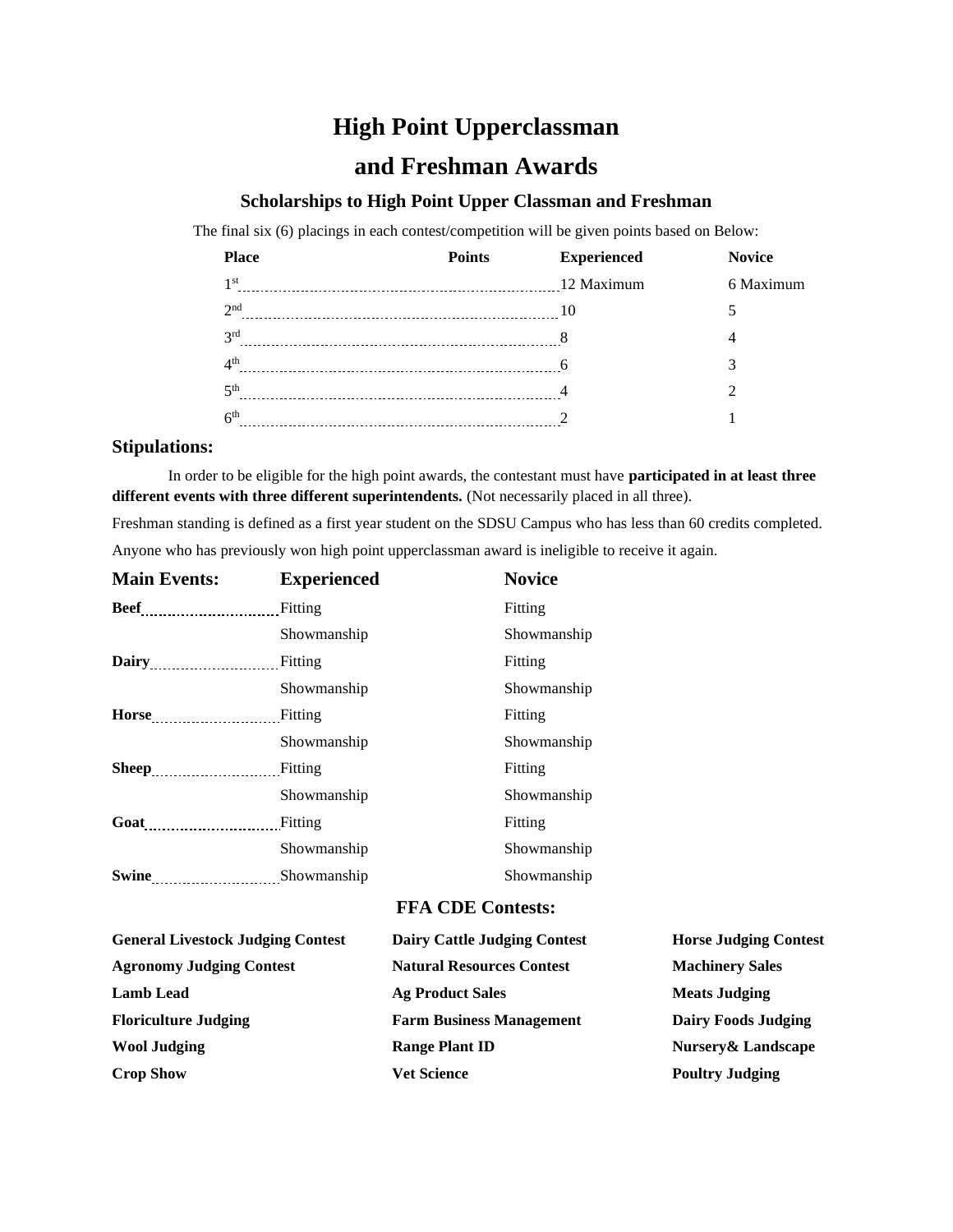#### **Team Events:**

| <b>Dairy Products</b>                            | <b>Meat Products</b> |
|--------------------------------------------------|----------------------|
| $1st$ place: 12 points (4 points per individual) |                      |
| $2nd$ place: 9 points (3 points per individual)  |                      |
| $3rd$ place: 6 points (2 points per individual)  |                      |
| $4th$ place: 3 points (1 point per individual)   |                      |

Tie: 1) The award will be given to the person who competed in the most contests.

2) The award will be given to the person who placed highest in the round robin showmanship contest.

# **99 th Little International**

High Point Club Award

Rules and Regulations

#### **What is it?**

The High Point Club Award is in its ninth year. It is a competition for organizations in the College of Agriculture, Food, and Environmental Sciences of South Dakota State University. Clubs will arrange teams to compete in contests in Little "I" and gain points toward the High Point Club title.

#### **Contests:**

| 3 individuals compete in this contest            |
|--------------------------------------------------|
| Club donates a basket for the silent auction to  |
| promote both their club and Little International |
| 3 people compete on a team in this contest       |
| 3 people compete on a team in this contest       |
| Club shows one lamb to promote their club        |
| No number limit on participants                  |
| No number limit on participants                  |
| No number limit on participants                  |
| No number limit on participants                  |
| No number limit on participants                  |
|                                                  |

#### **Rules:**

- 1. Students can **NOT** judge on a team for their club if they are a superintendent or assistant of one of the contests.
- 2. Students can **NOT** judge in a contest if they were/are a member of that collegiate judging team.
- 3. Contest rules are the same for the collegiate members as the high school contests.
- 4. Individuals must choose only **ONE** club to represent for all contests.
- a. Members will identify their club when they pick up their scantrons Friday Morning 5. A tie will be broken on the percentage of members participating in the showmanship/fitting
- contests. But points from showing livestock will **NOT** be counted towards Club High Point. 6. Clubs do not need to participate in every contest, however it is recommended for maximum points. If you have any questions or concerns about High Point, please contact Little "I" Secretary Logan

Tesch (logan.tesch@jacks.sdstate.edu)